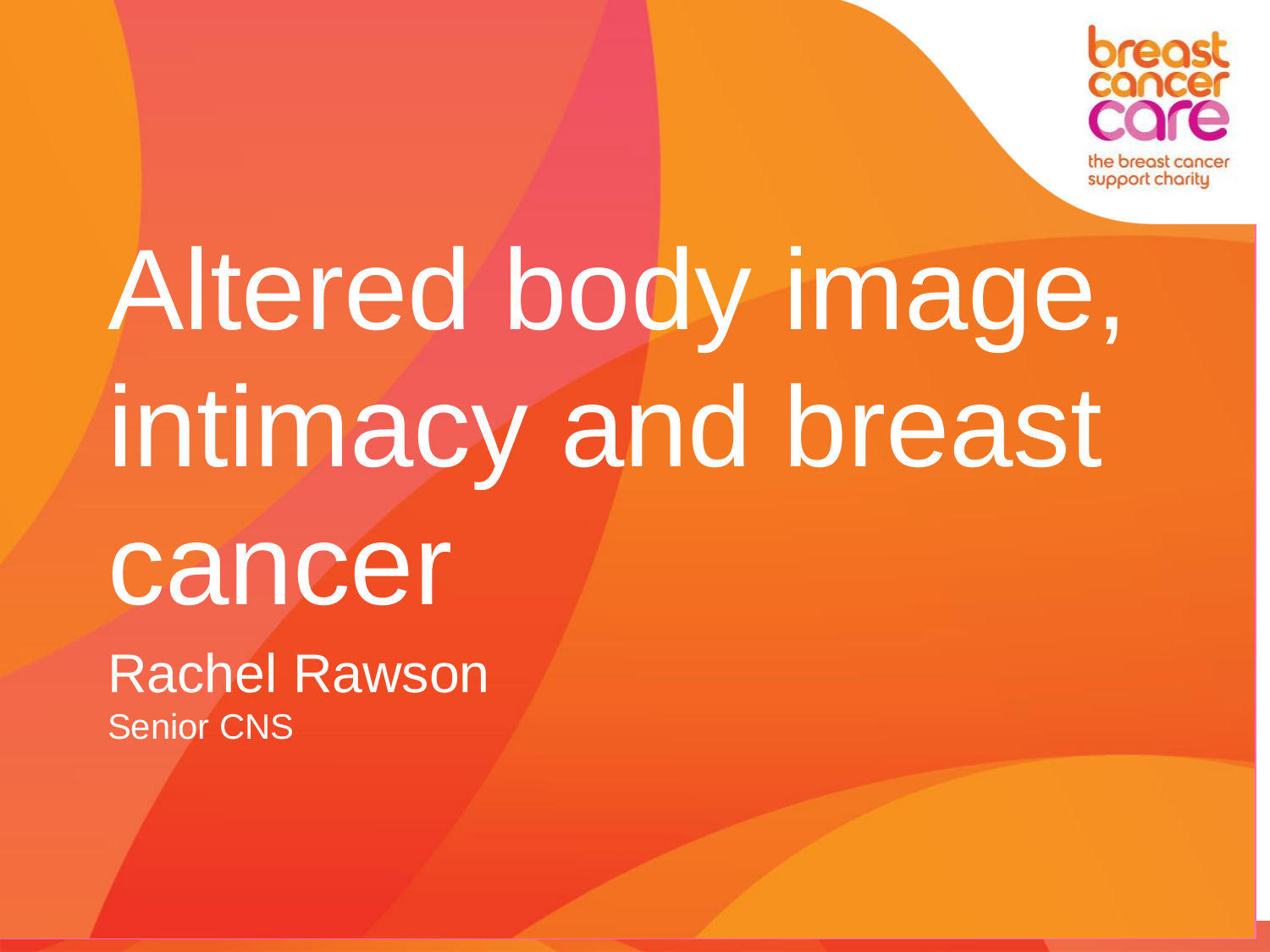

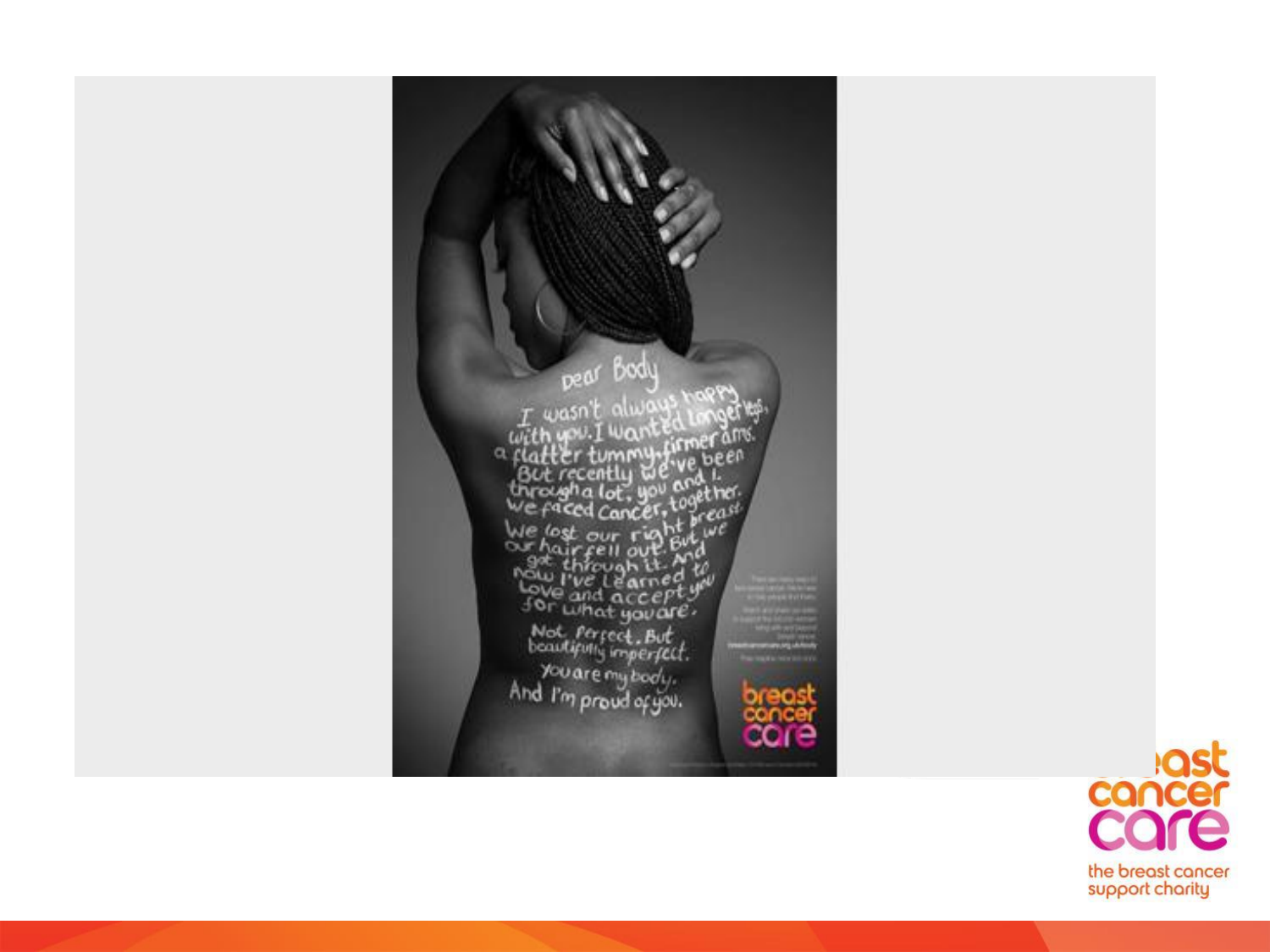## **Is altered BI is an issue?**

**Breast Cancer Care carried out a poll from 23/08 to 09/09 2013 via Facebook and 'Breast Cancer Voices,' - 603 people responded**

**72 per cent of respondents (437) said they feel less confident about their bodies. Many felt it had lowered their self esteem, that they had experienced a 'loss of self' compared to what they felt before breast cancer or felt a combination of the two.** 

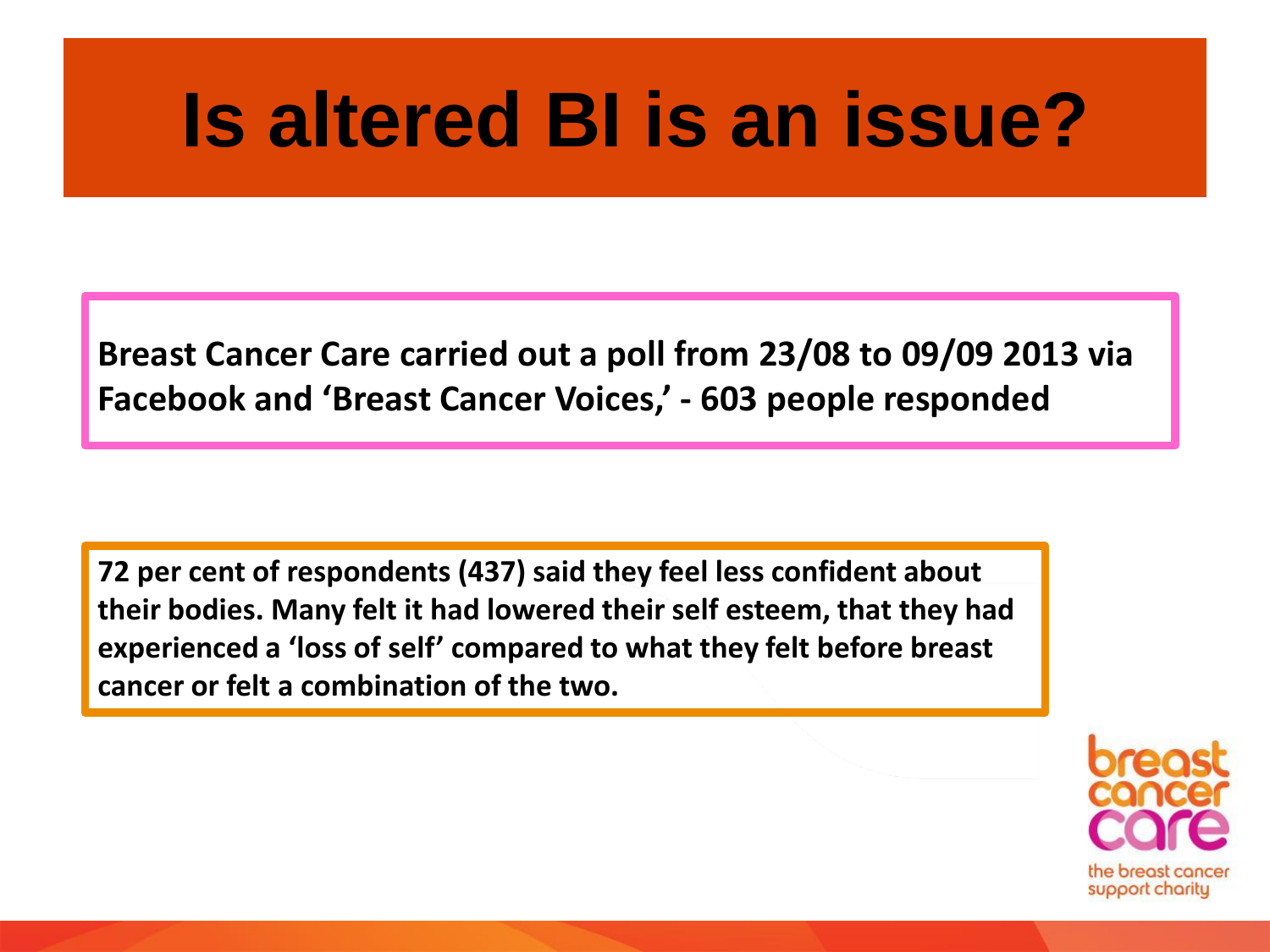# **My body, myself**

#### **What do women want?**

• <http://www.breastcancercare.org.uk/body-image-breast-cancer>

 $\Box$  treated as a whole person  $\Box$  listened to as an individual  $\Box$  access to specialist information  $\Box$  referral to services that offer support  $\Box$  talk to others about coping strategies **Q** involvement of partner

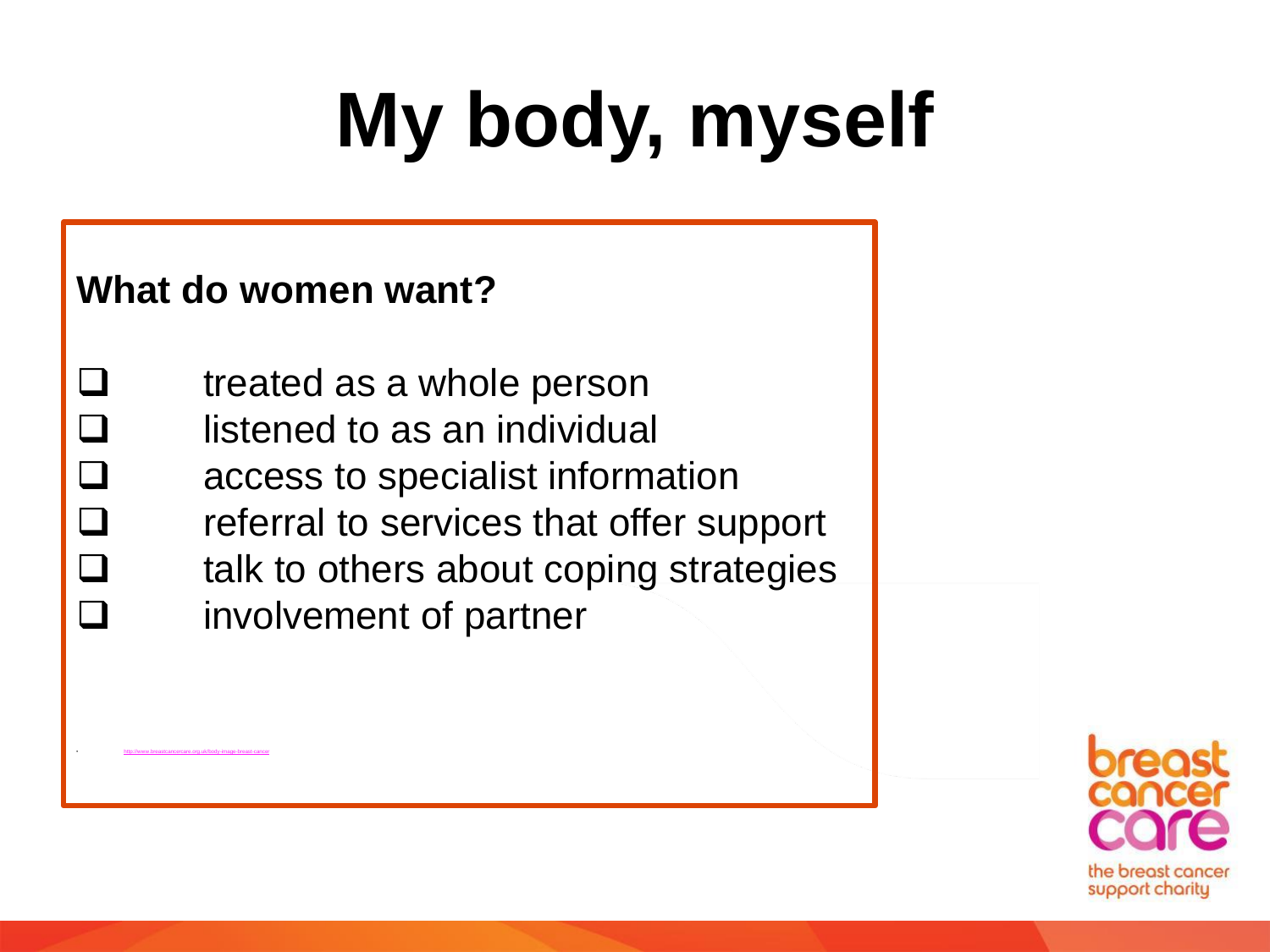## Altered body image





### Impact of altered body image on relationships

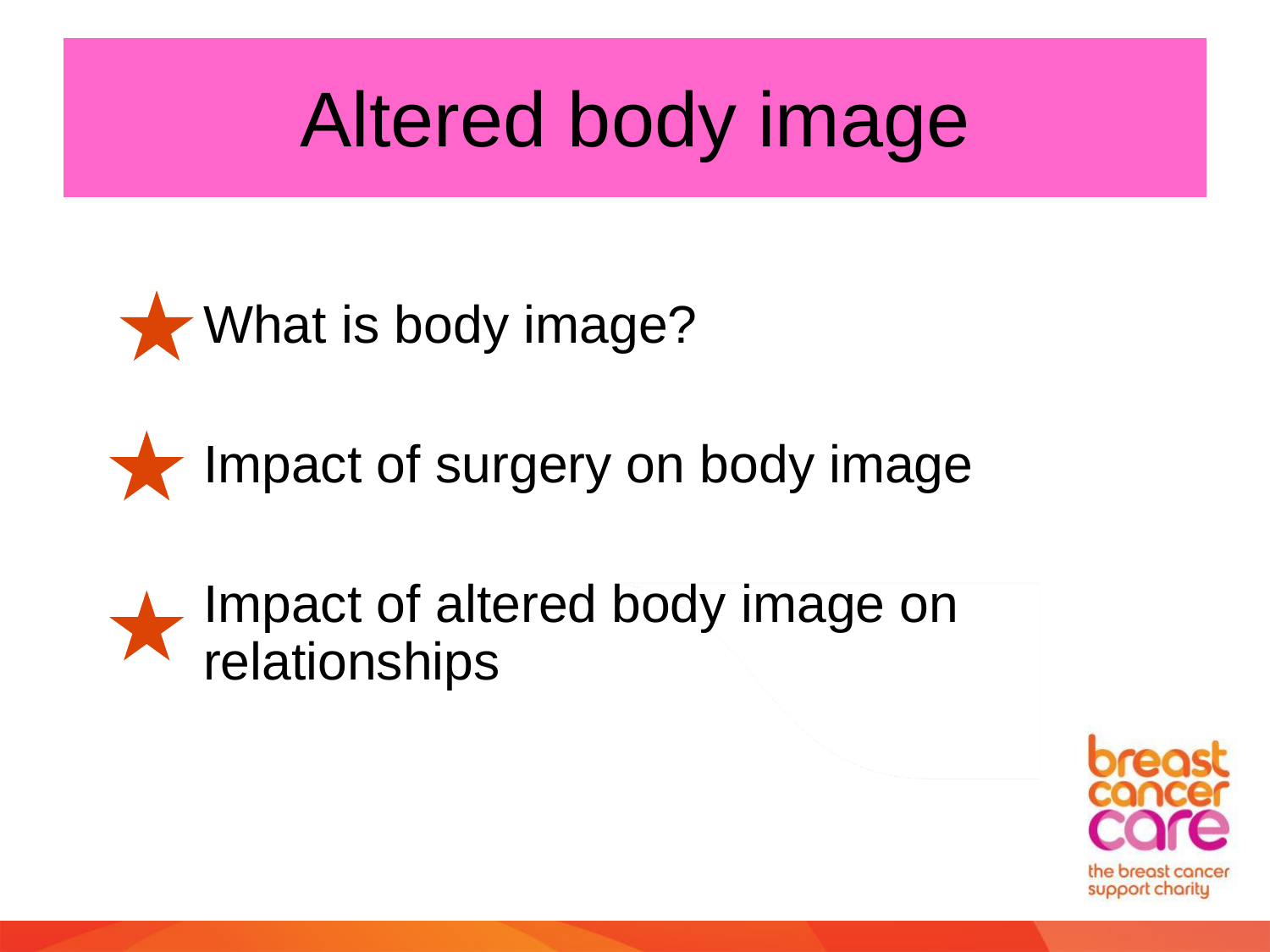# What body image is not

- Its not self esteem or quality of life because this involves one's relationships, career, values etc
- **BUT** both of these can be influenced by body image and changes in body image do not always reflect self esteem and quality of life
- **So what is it….**

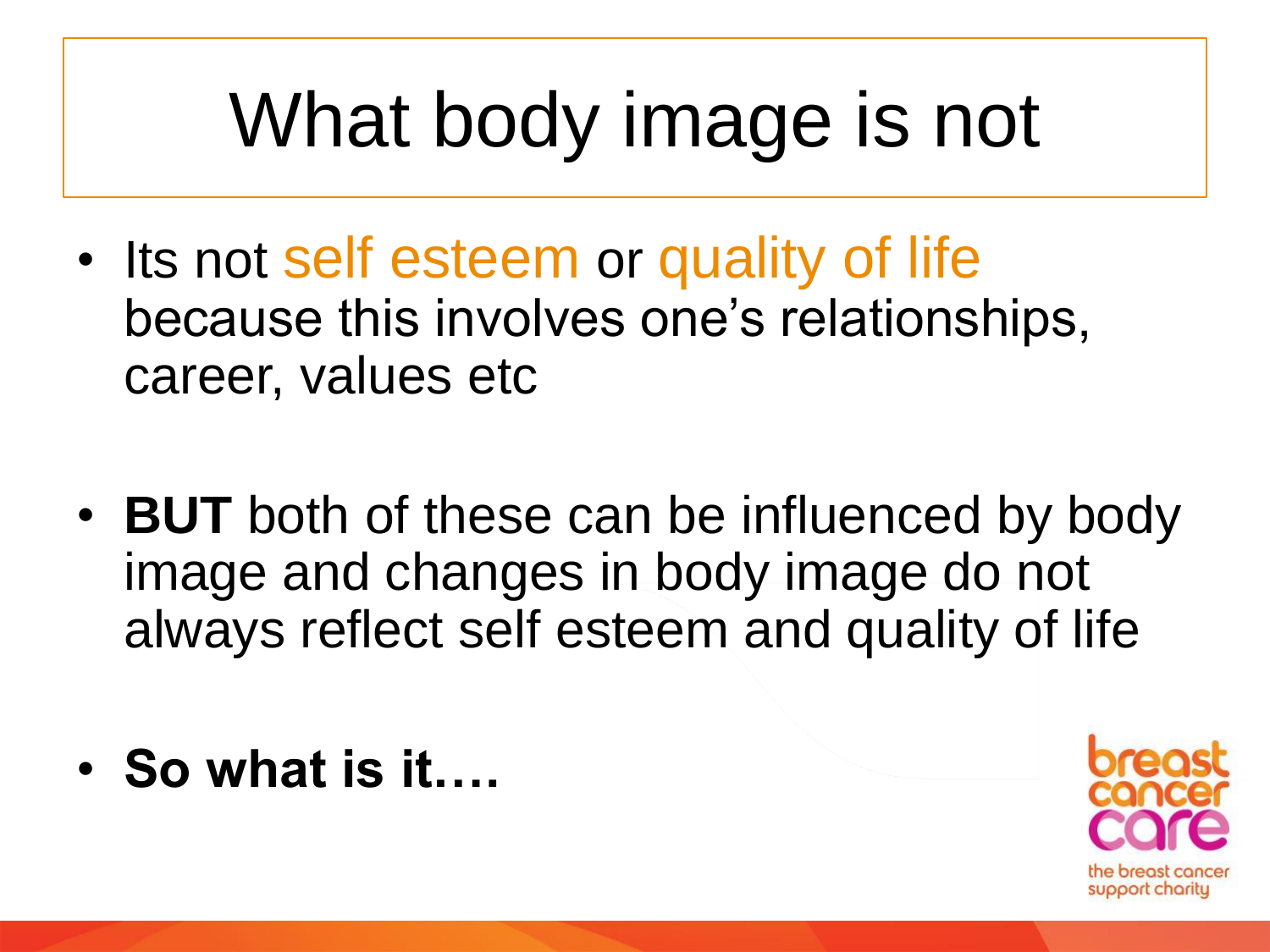# **It's multifaceted**

- Perceptions, thoughts and behaviours related to ones physical appearance, attractiveness and competence as well as ones perceived state of overall health, wholeness, functioning and sexuality
- It's a highly subjective experience **Borquiren**

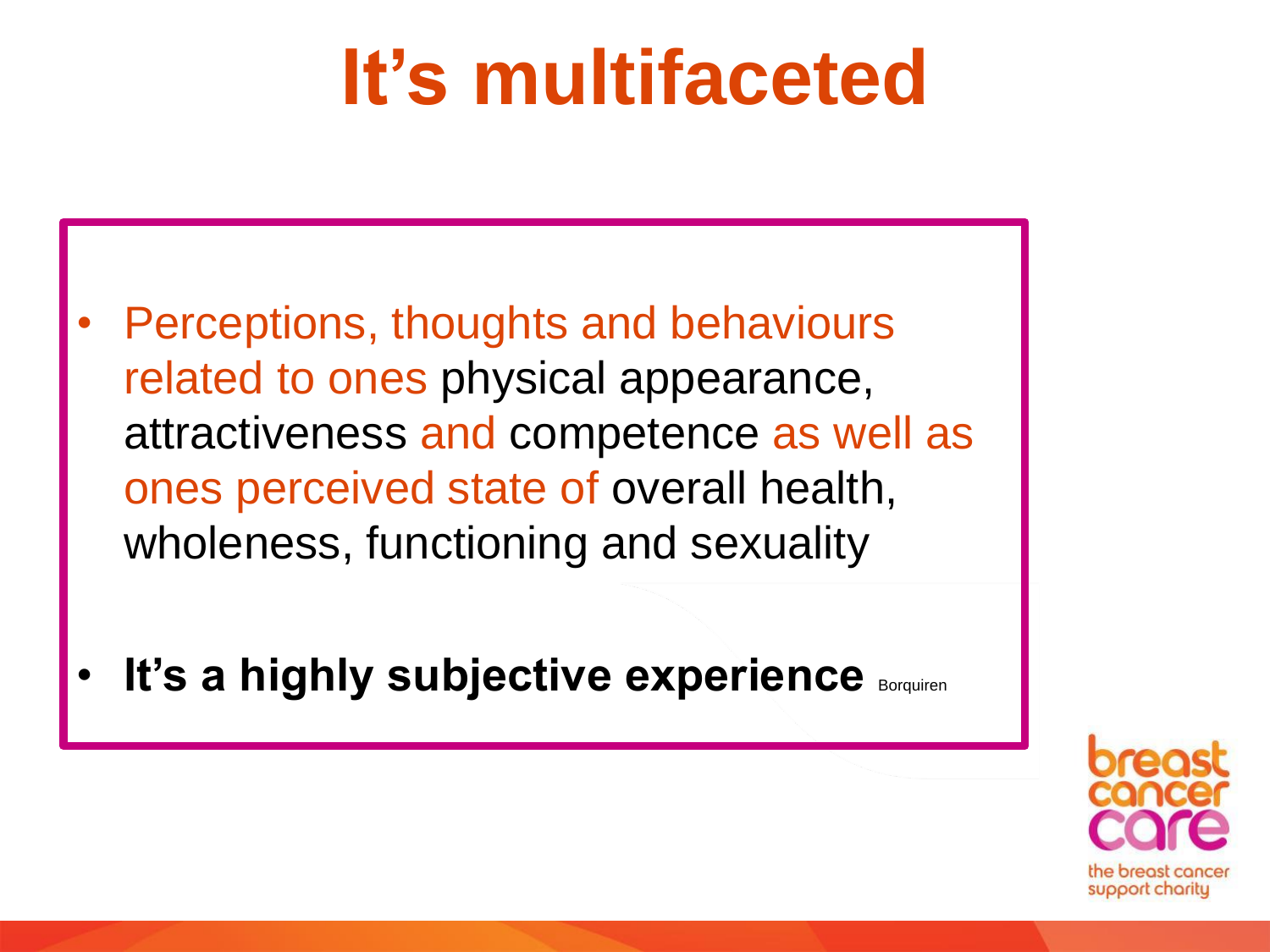# **So what influences body image?**

**Before age 6 –awareness of societal bias**

#### **Gender role socialisation** physical appearance and behaviour

#### **Direct /indirect-** Media,

family, friends peers all reinforce cultural ideas of attractiveness and the role of a woman -societal approval

#### **Self objectification** constant

comparison and perceiving a discrepancy between actual and ideal self plays a pivotal role in poorer BI

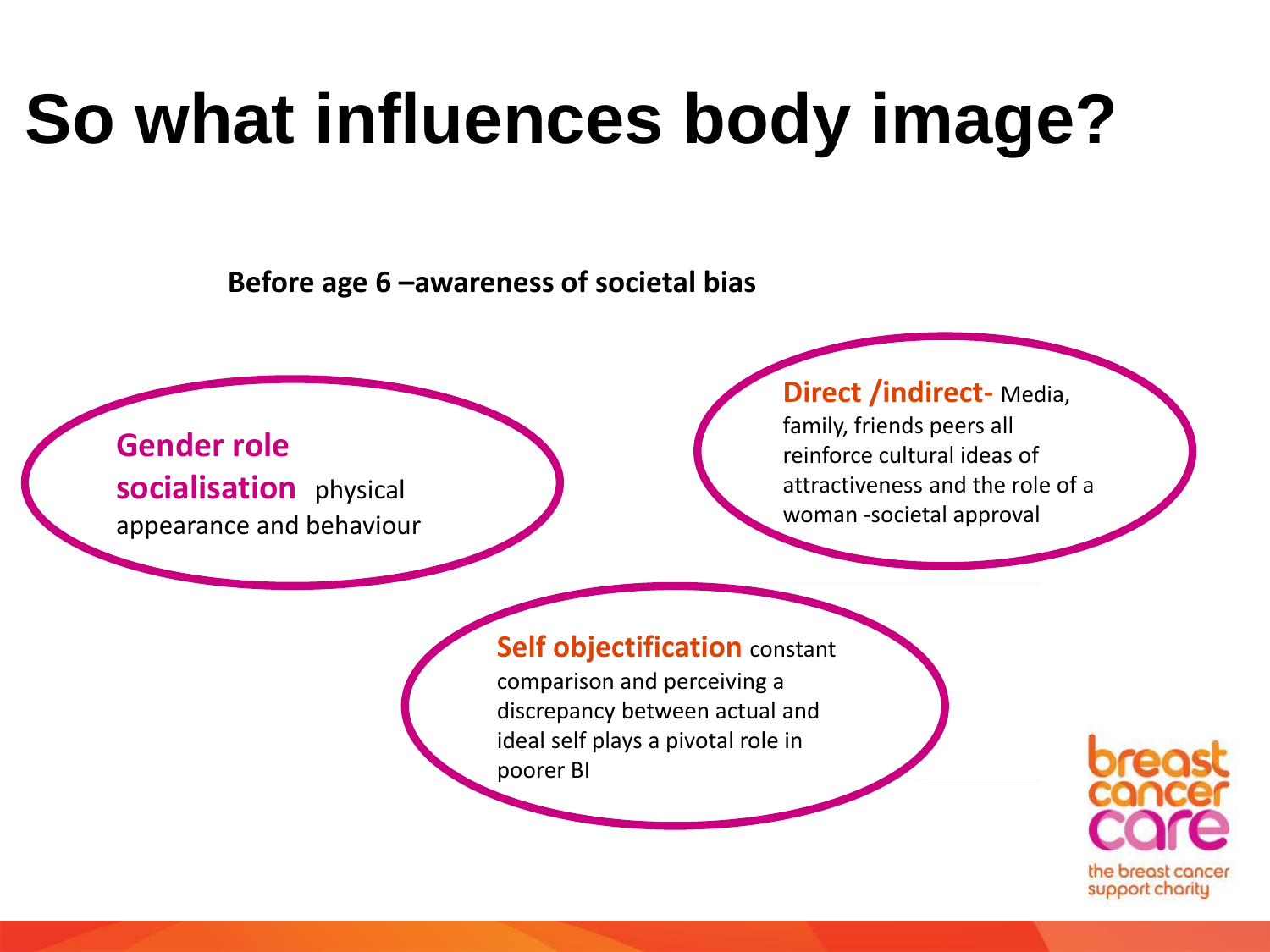### **Beth Whaanga**



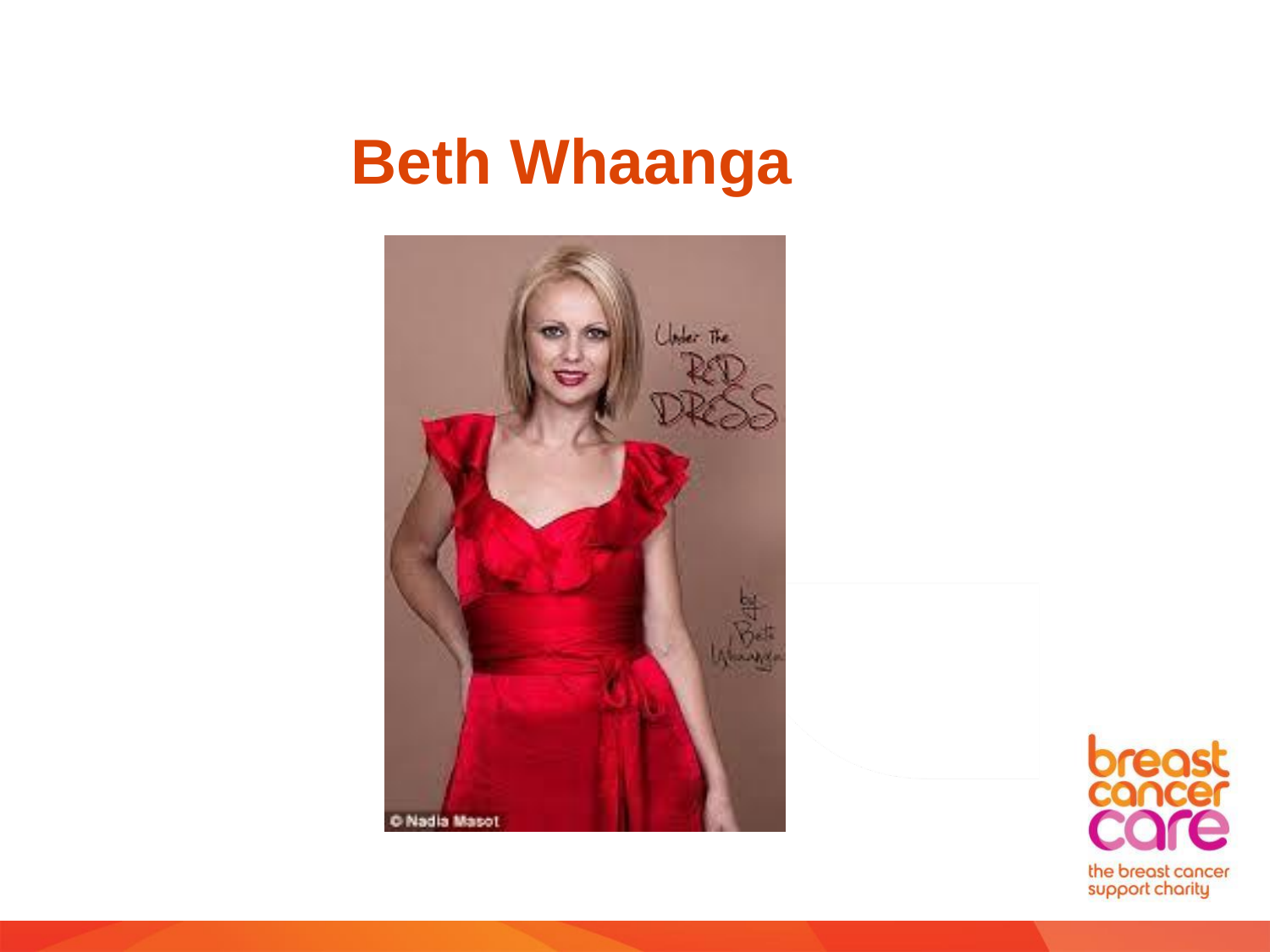

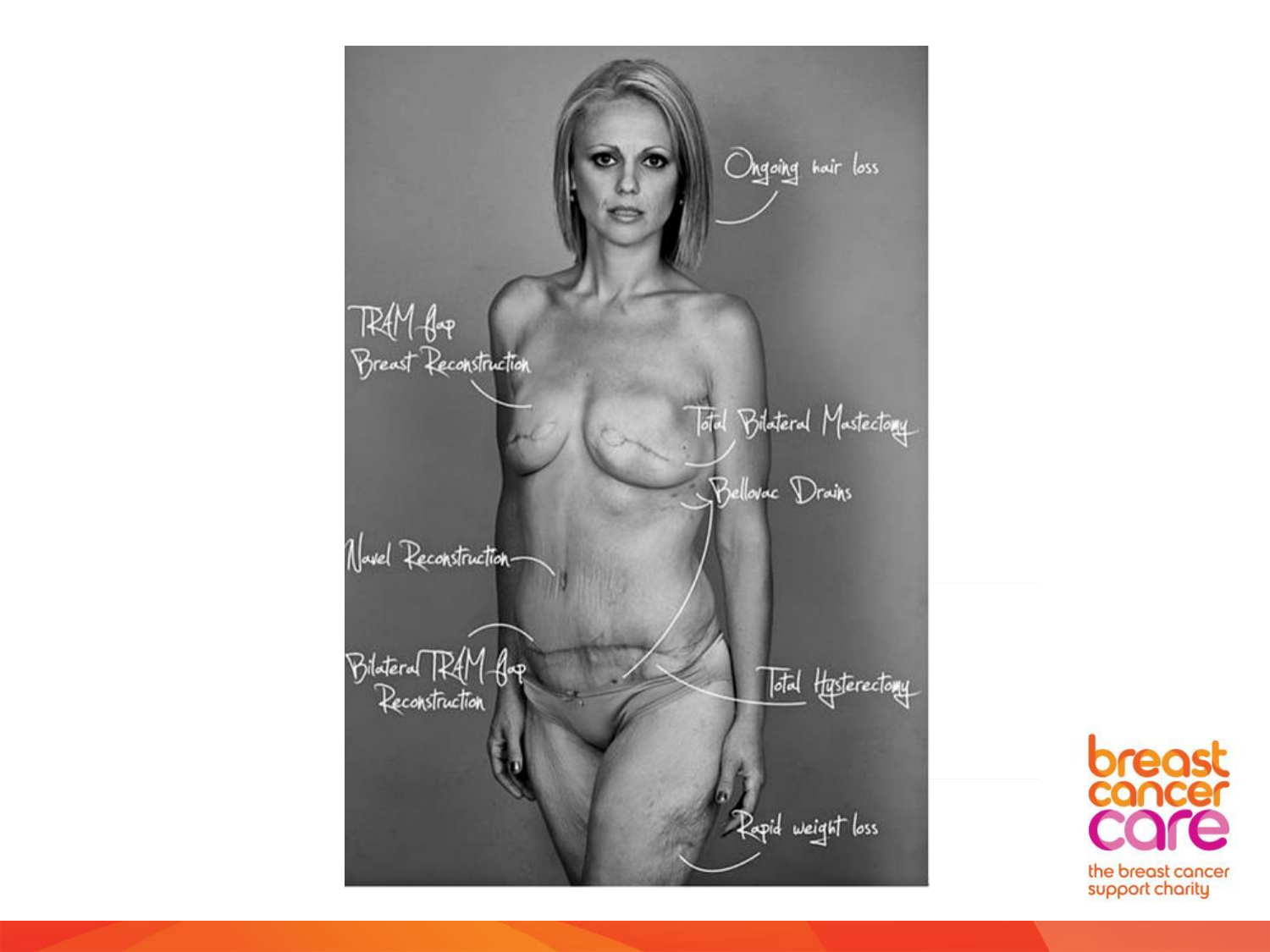### **The general body image literature suggests that :**

### Poor body image is associated with emotional distress

Cash et al 2004

Evidence suggests that there is an interaction between BI and age which predicts some aspects of emotional distress i.e. younger women more affected

Miller at al 2013

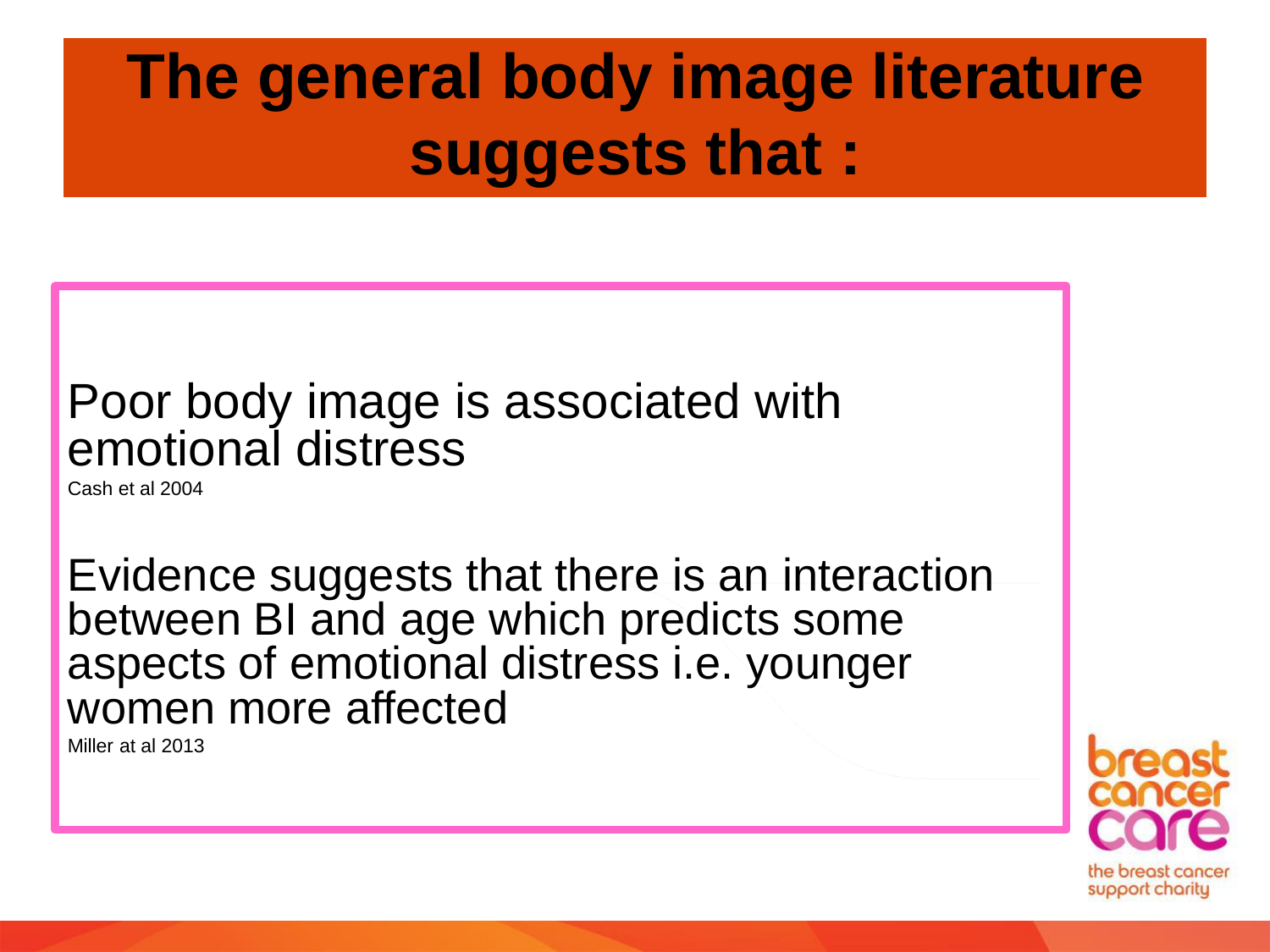# **Adjustment after breast cancer to BI changes**

**The evidence suggests that:**

- Not all patients will manifest the same body image issues
- Changes to body image because of breast cancer not only affect the person but also affect how others behave towards them
- **Constant reminder of disease**
- **Change accommodation** -The speed with which these changes happen can also be a factor
- **Sensory perceptions**-phantom sensations
- **External prosthesis**

Bolton, Lobben and Stern 2010

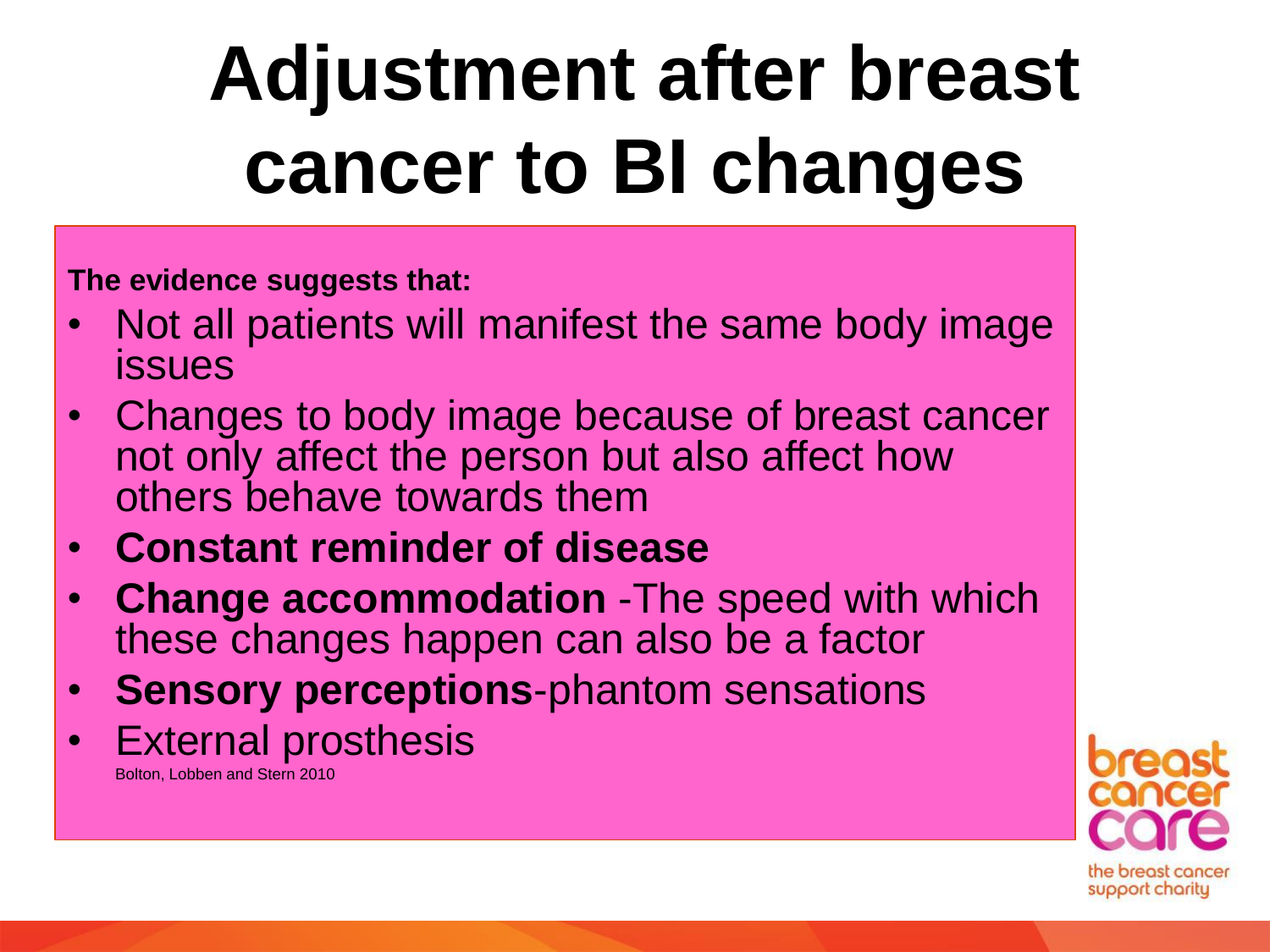## **The potential to affect body image**

- **Surgery**
- Weight gain
- Lymphoedema
- Menopause —trouble shooting BC survivorship
- Hair loss

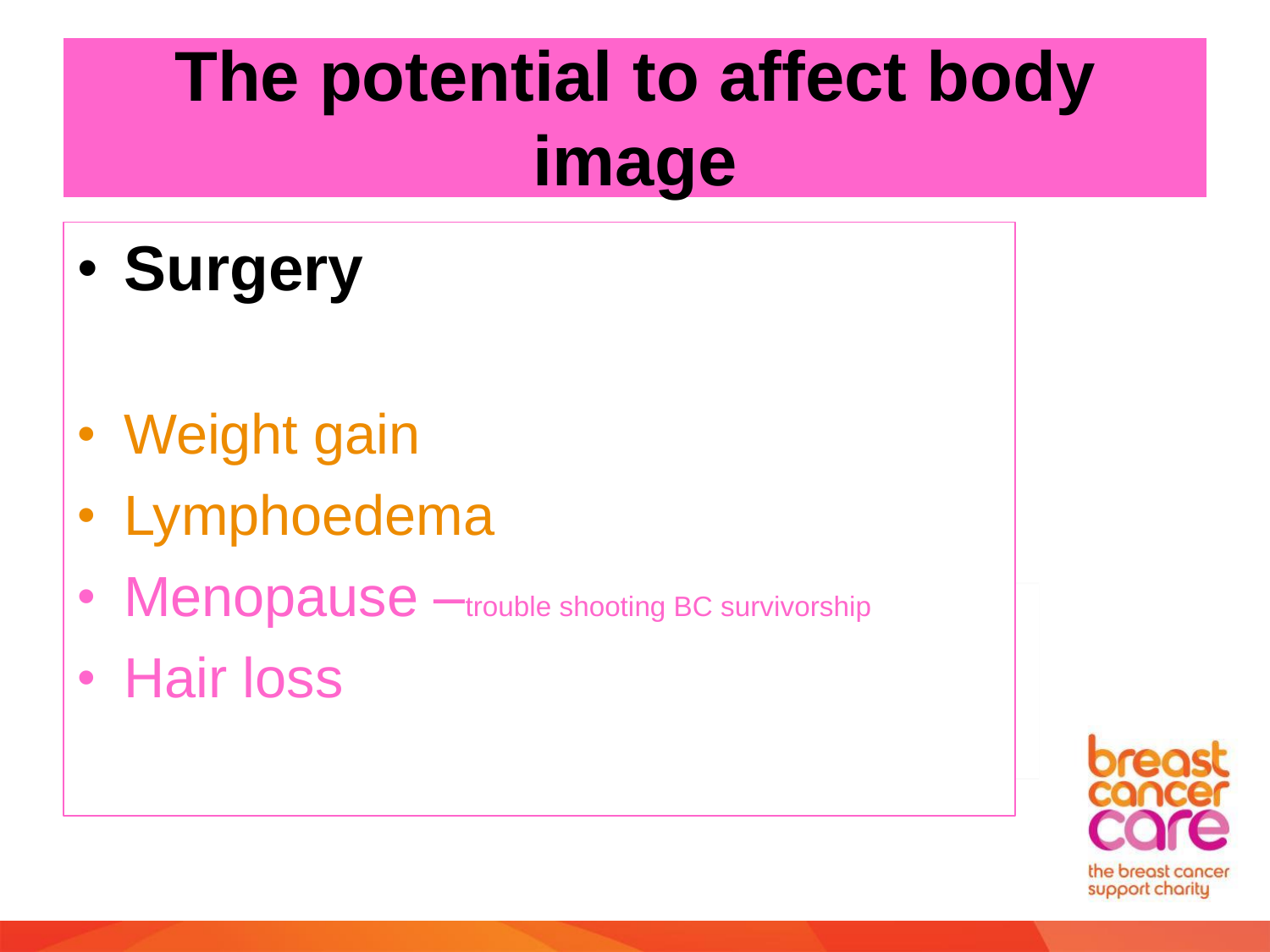## **Body image disturbances are…**







Borquiren 2013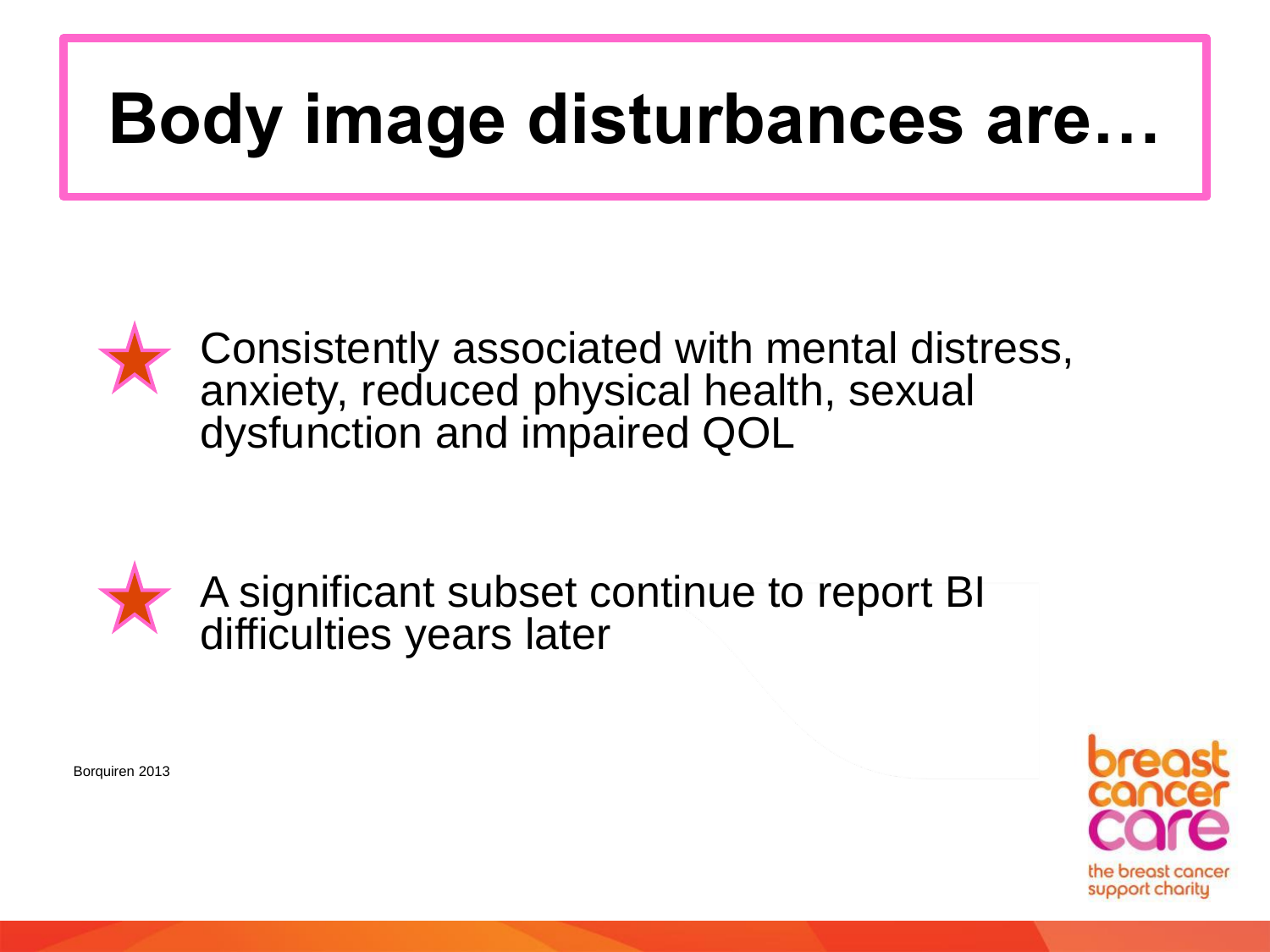# **Body image and surgery**

**Impact of**  mastectomy lumpectomy reconstruction

T will. when I look in the doct: 38 a beautiou

Breast concer ont derive me

**Young /Old** 

#### **Choosing reconstruction-**

**expectation and reality what influences choice?** 

the breast cancer support charity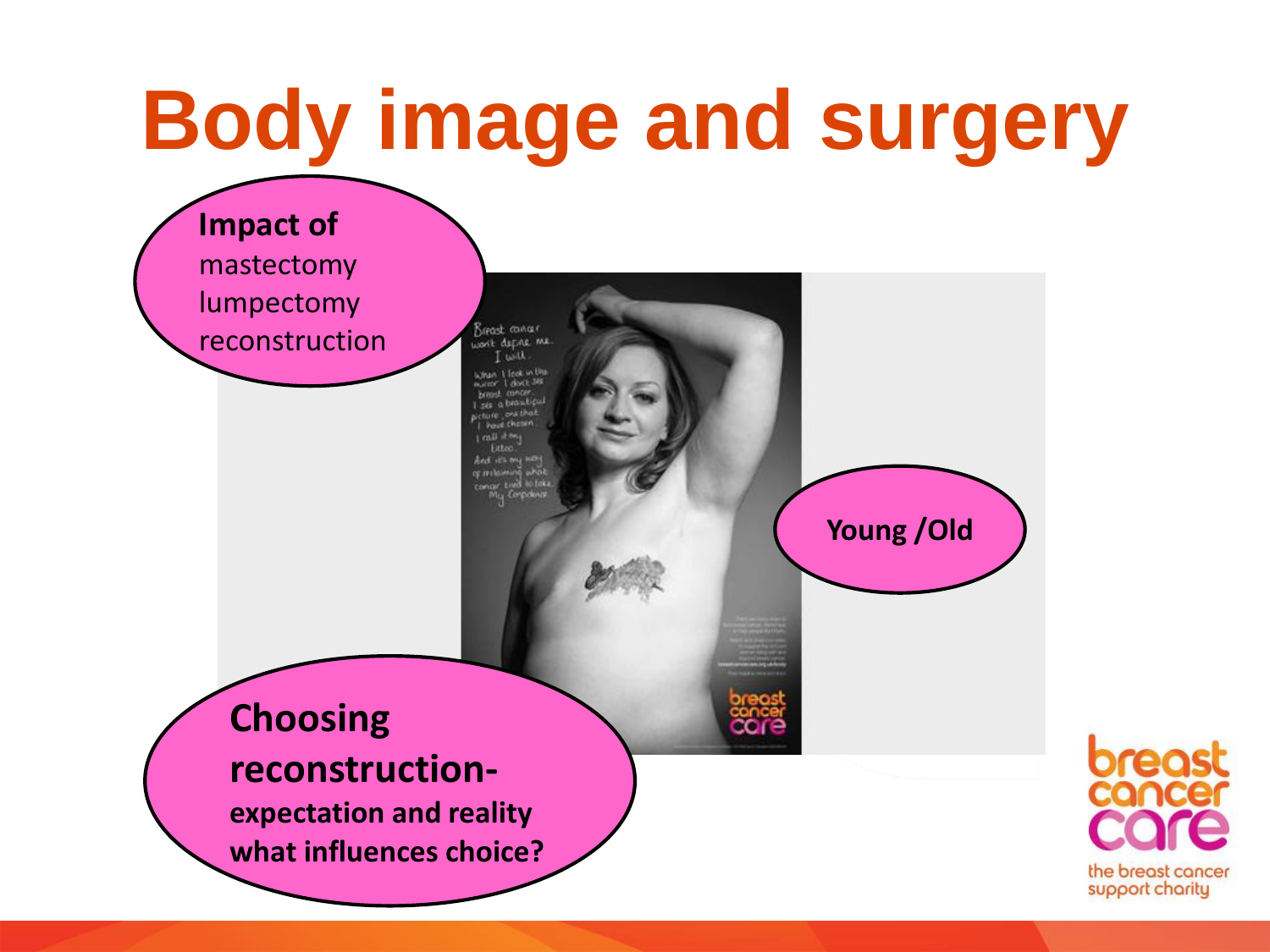### **Young /Old**

- Younger women had a poorer BI compared to older women
- More pronounced in single women regardless of surgery
- Negative impact was strongest among young married women

Helms et al 2008 literature review

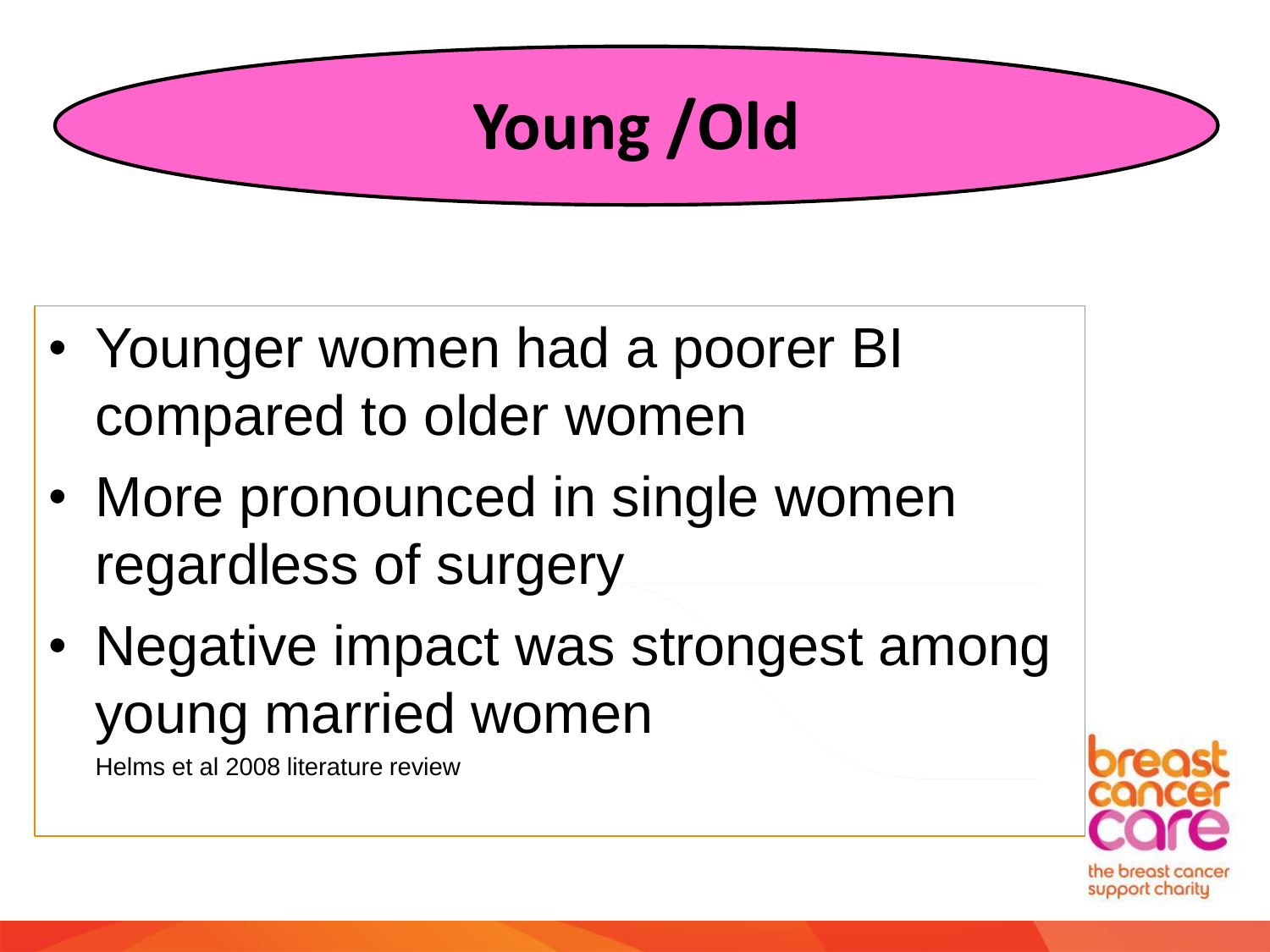lumpectomy mastectomy reconstruction

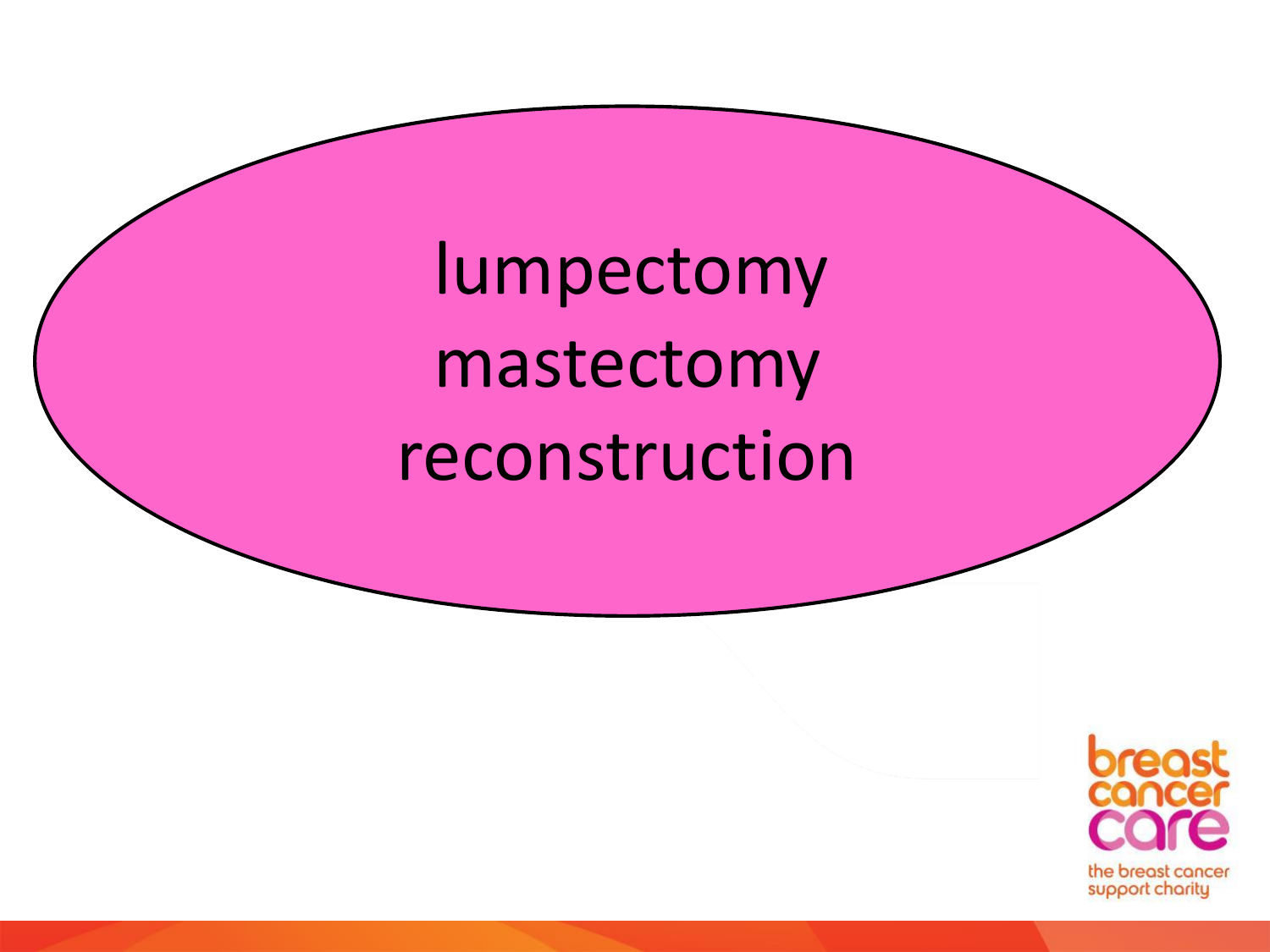# **The numbers (UK data)**

### **82% have surgery (90% under 50)**

- 57% breast conserving surgery
- The remainder undergoing mastectomy with or without reconstruction
- 21 % immediate reconstruction National

mastectomy and reconstruction audit 2009 (10% up)

• 11% opted for delayed reconstruction

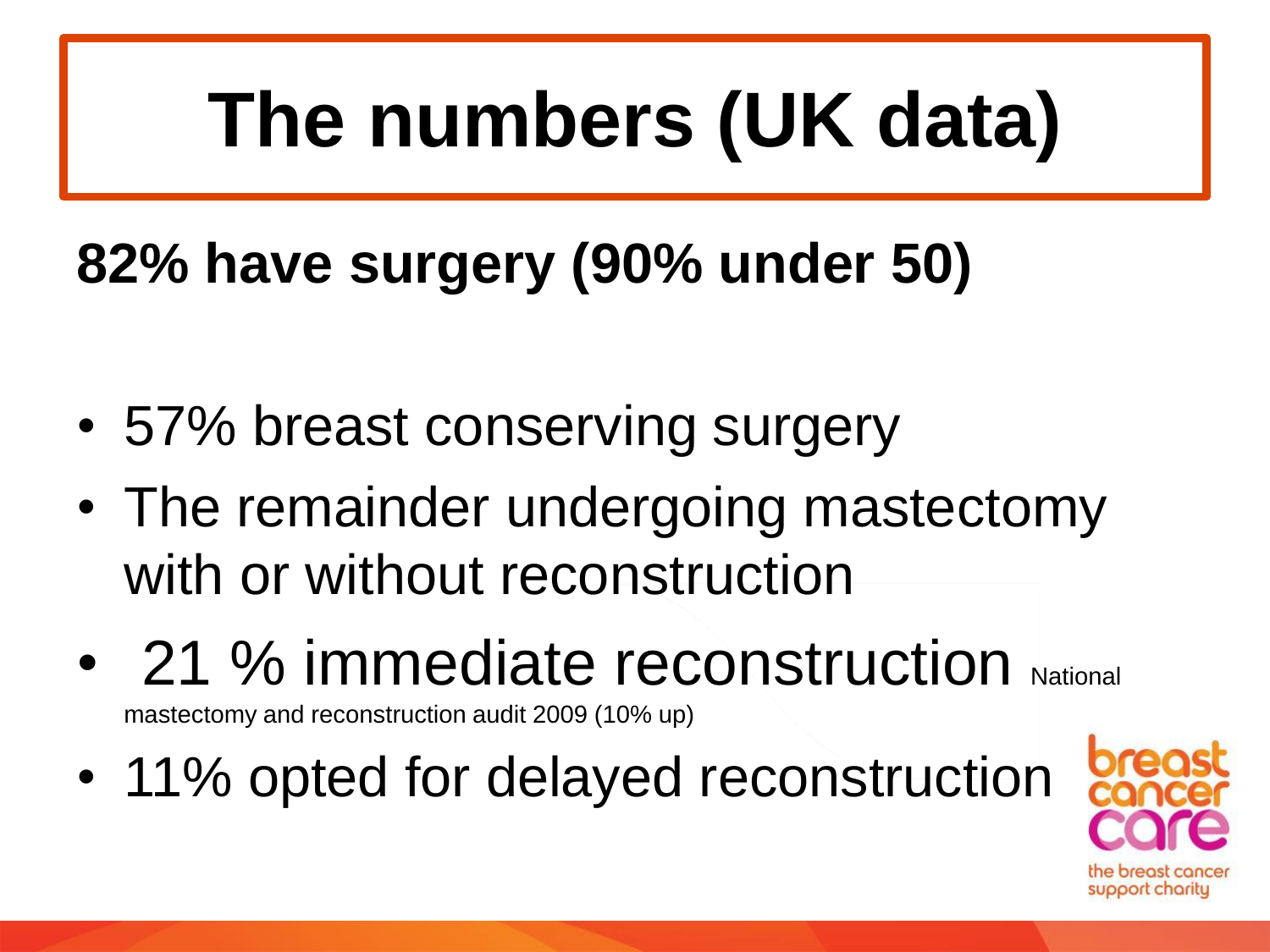## **Breast conserving surgery and body image**

BI only minimally disturbed by WLE

Incidental finding:

### **Patient level of satisfaction was higher than that of the clinician**

support charity

Lyngholm et al 2013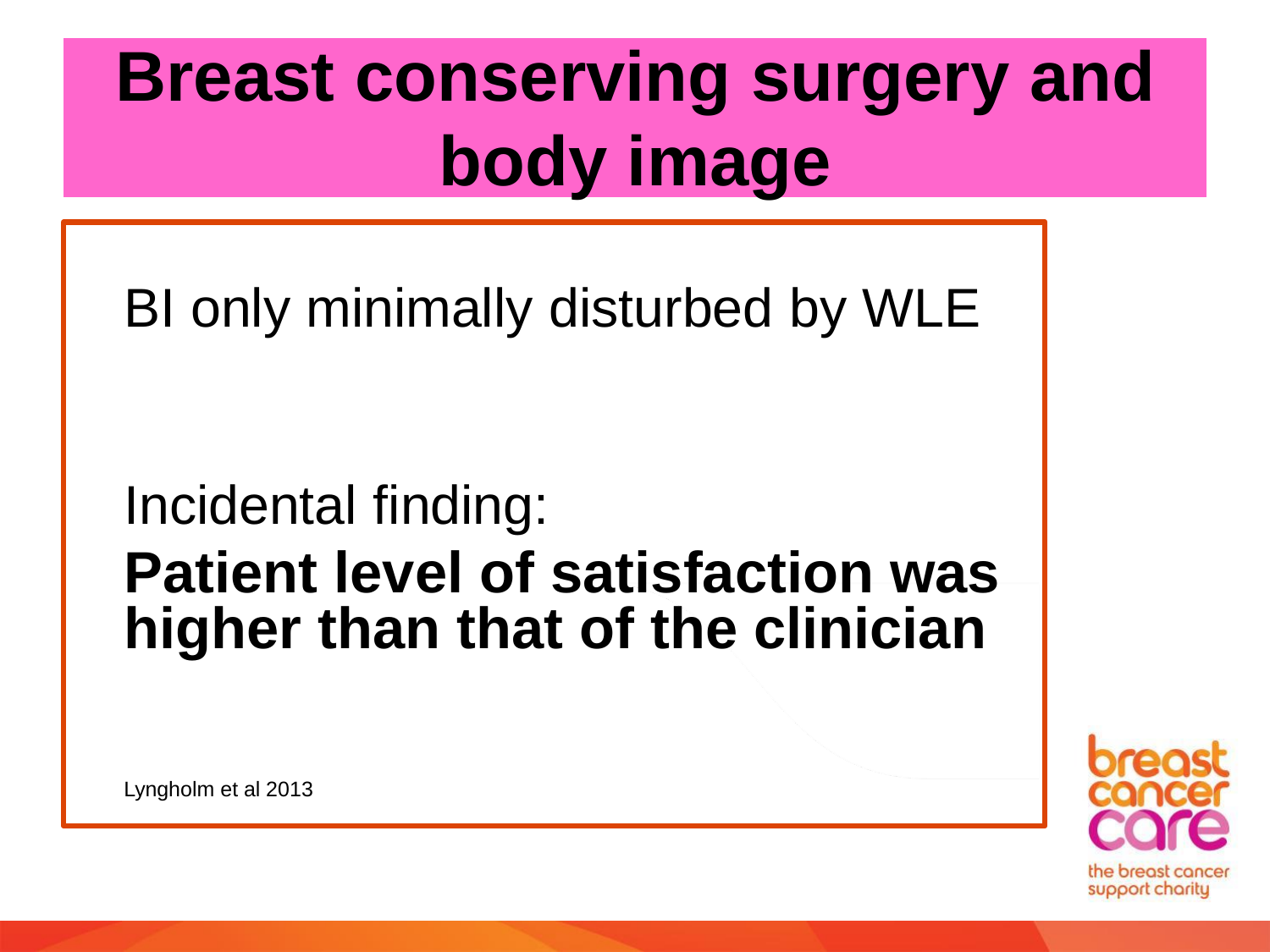# **The psychological effect of mastectomy with or without BR**

### **103** ♀ pre surgery, **6 and 12** months post

- BI concerns across the study group improved significantly over the study
- 12 months post surgery younger women had less favourable BI (all surgery)
- Overall satisfaction scores **delayed**  $\implies$  **mastectomy**



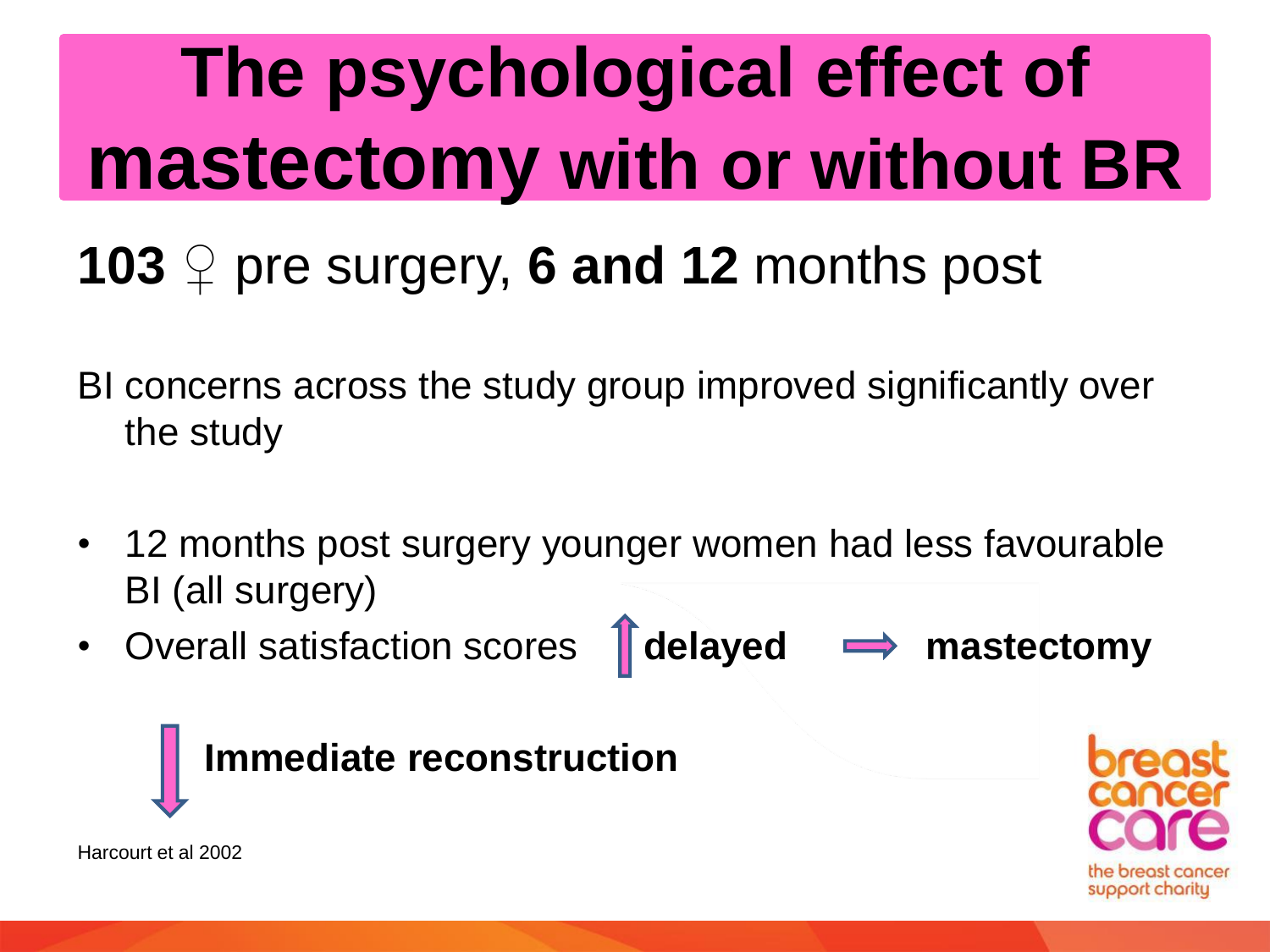# **Psychological functioning and mastectomy +- BR**

**Harcourt et al 2002** 

**The psychological effect of mastectomy with or without breast reconstruction** 

HCP should not assume that immediate reconstruction necessarily offers greater improvements in psychological functioning.

**Brunault et al 2013** 

There is a strong association with depression in long term BC survivors and patient perception of cosmetic outcome (non reconstruction)

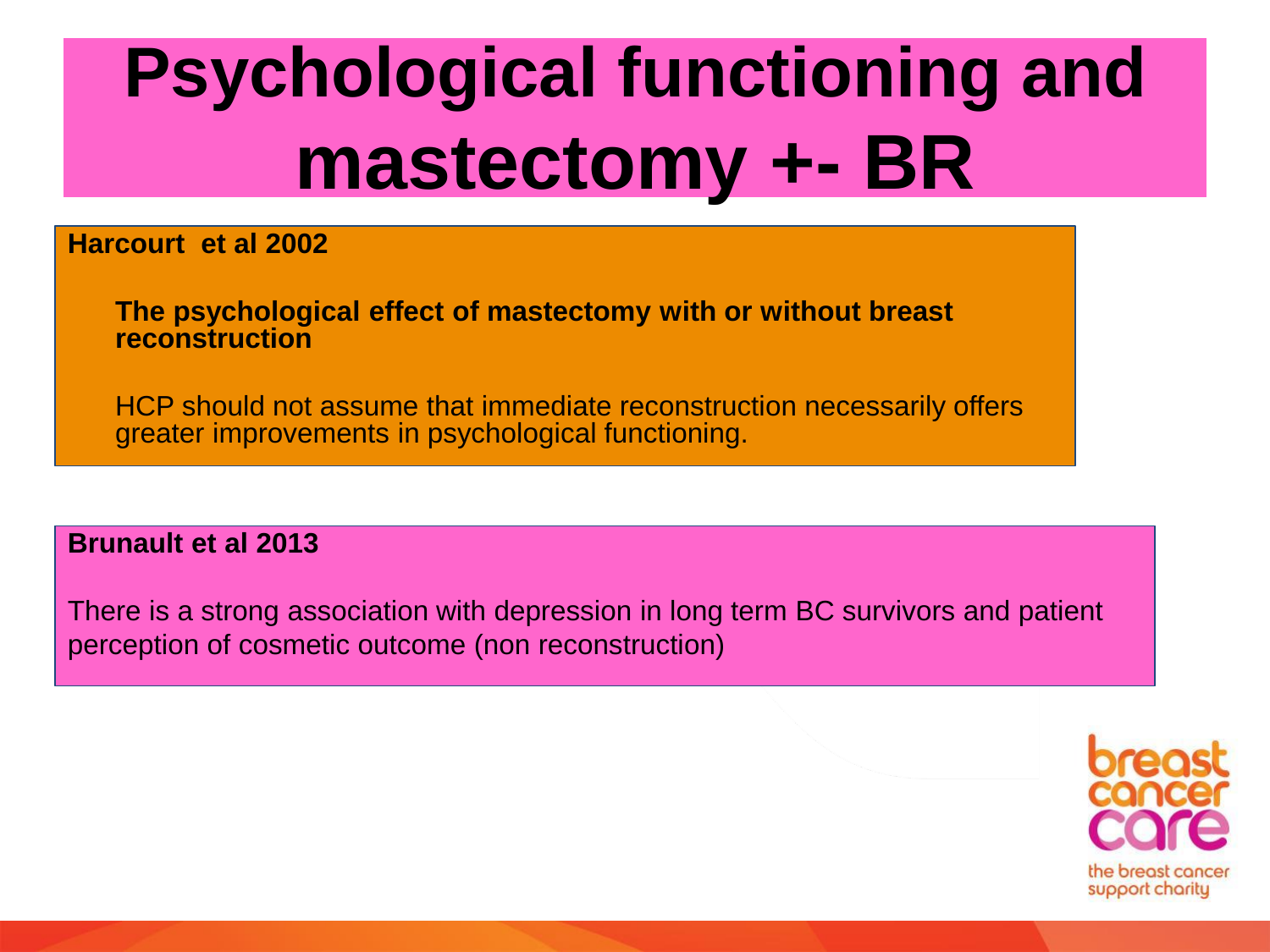# **Men's experience of their partners mastectomy**

### **Primary concern was their partners health BUT**

- Described mourning the loss of their partners breast
- Questioned their ability to cope with altered BI
- Shift in level of intimacy-no longer seeing partner naked
- For some men very complex issues of not seeing the surgery/seeing the surgery/reaction to it/ partner not wanting to show. Men feeling distaste, unattractive, less feminine
- The majority of men reported that mastectomy had had a negative effect on their sexual relationship

• Rowland and Metcalfe 2014 systematic review

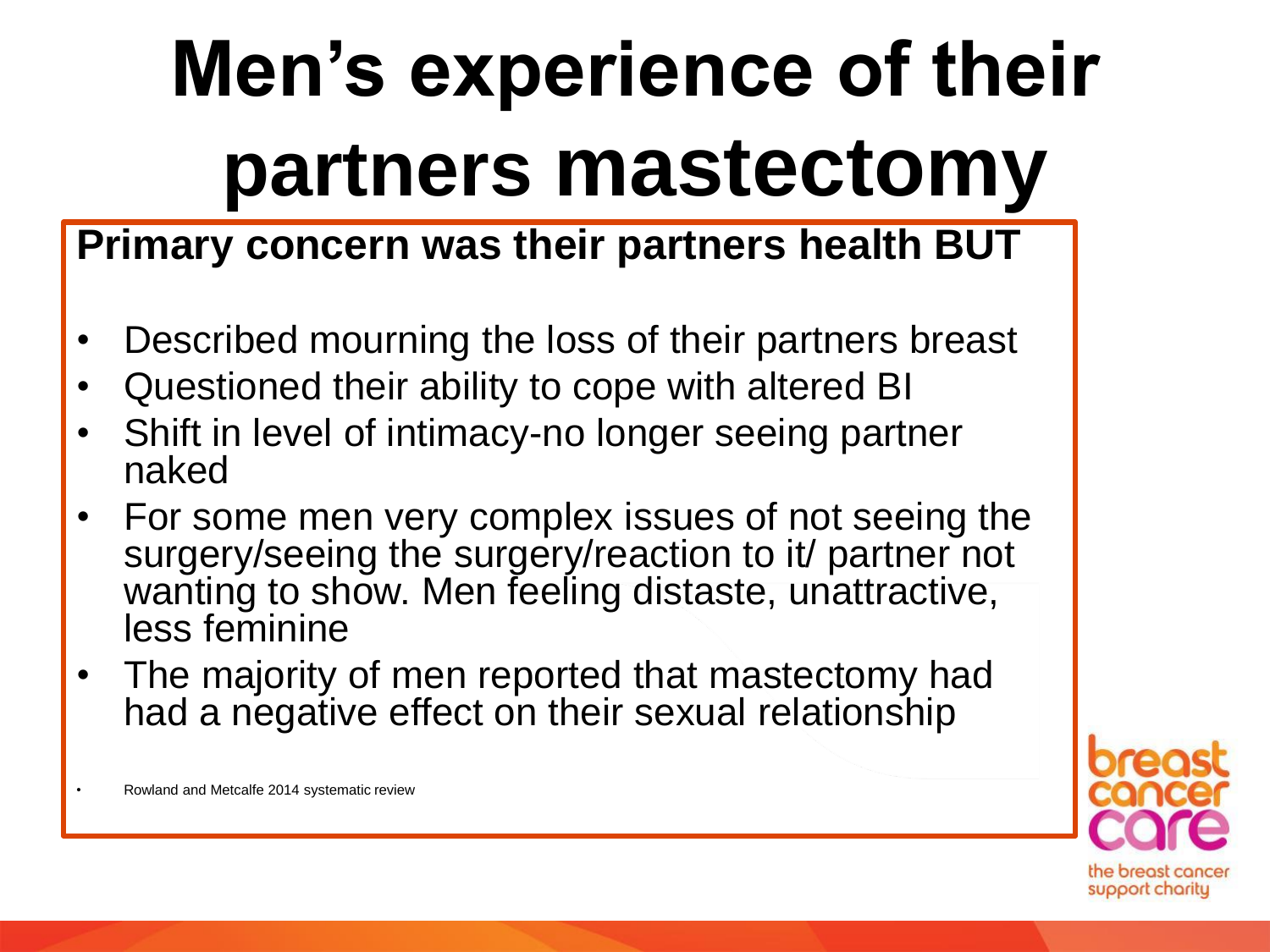## **Breast reconstruction who has it and why?**

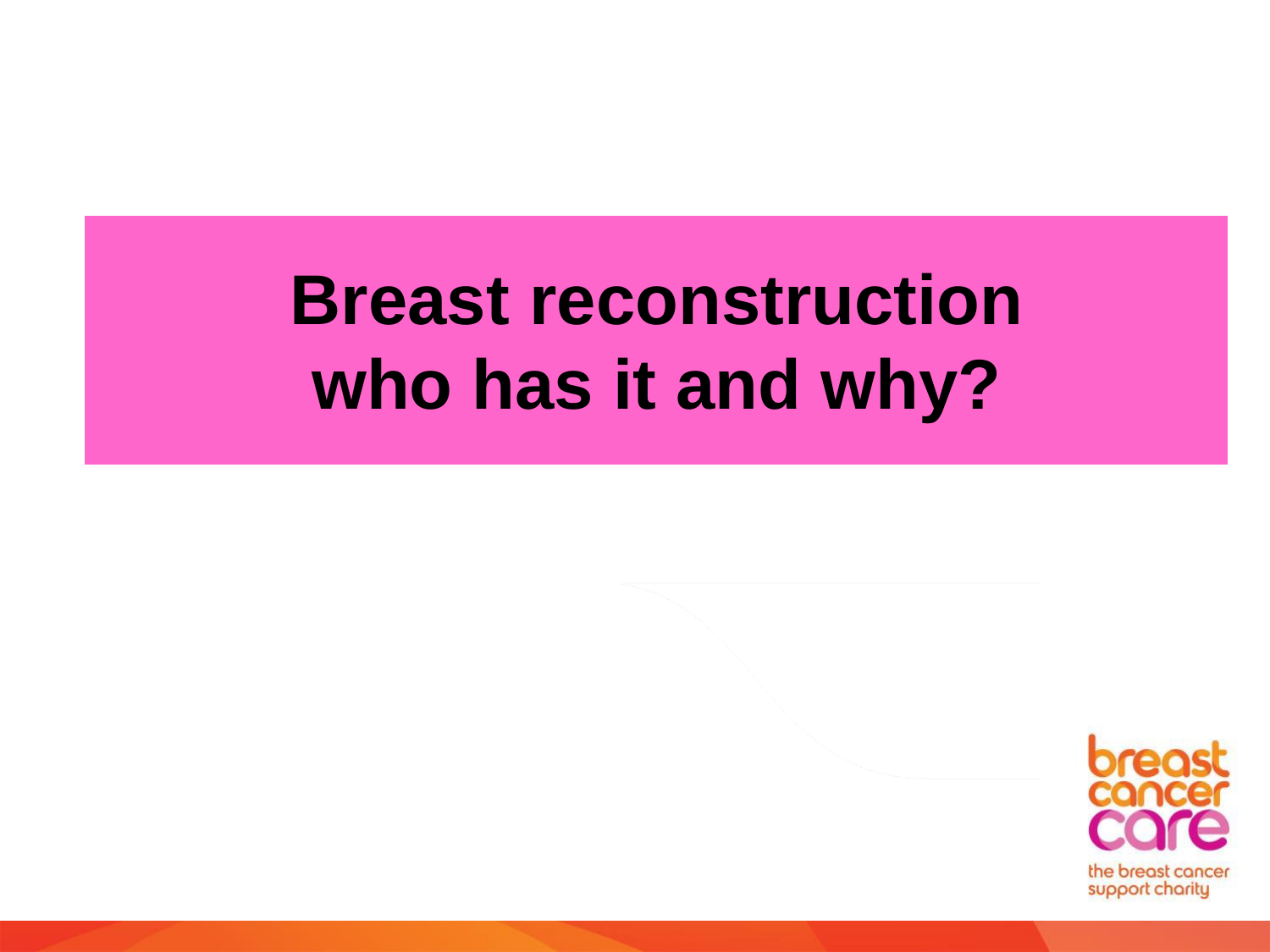**Lots of studies spanning the last 20 years overwhelmingly they seem to say that the driver for BR is young age, lower feelings of attractiveness, and sexual interest**



**Mean age significantly lower (52vs 64)**

**K** Higher education



**K** Influenced by physicians opinion

**Sexually active** 

the breast cancer support charity

Fallbjork et al 2010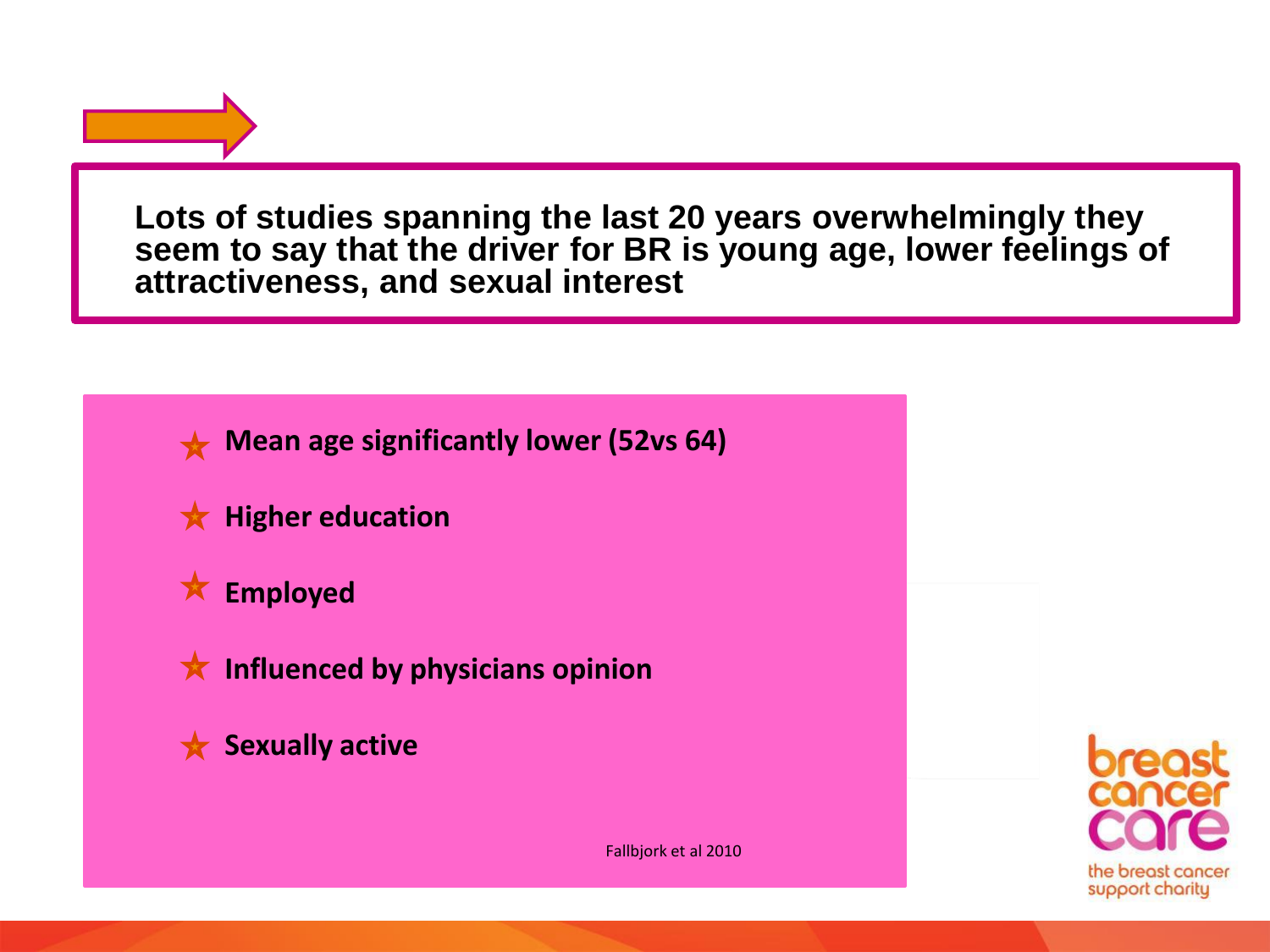

### Fang, Shu and Chang 2013

#### **Meta analysis**

Breast reconstruction can recreate physical appearance but is unable to resolve women's physical perception of feeling abnormal or different.

Whilst those women undergoing BR had a better body image than those who had a mastectomy alone it is not always the panacea.

Body image problems occur despite satisfaction with shape and appearance

**Offering accurate and realistic information for women♀ during decision making is key**

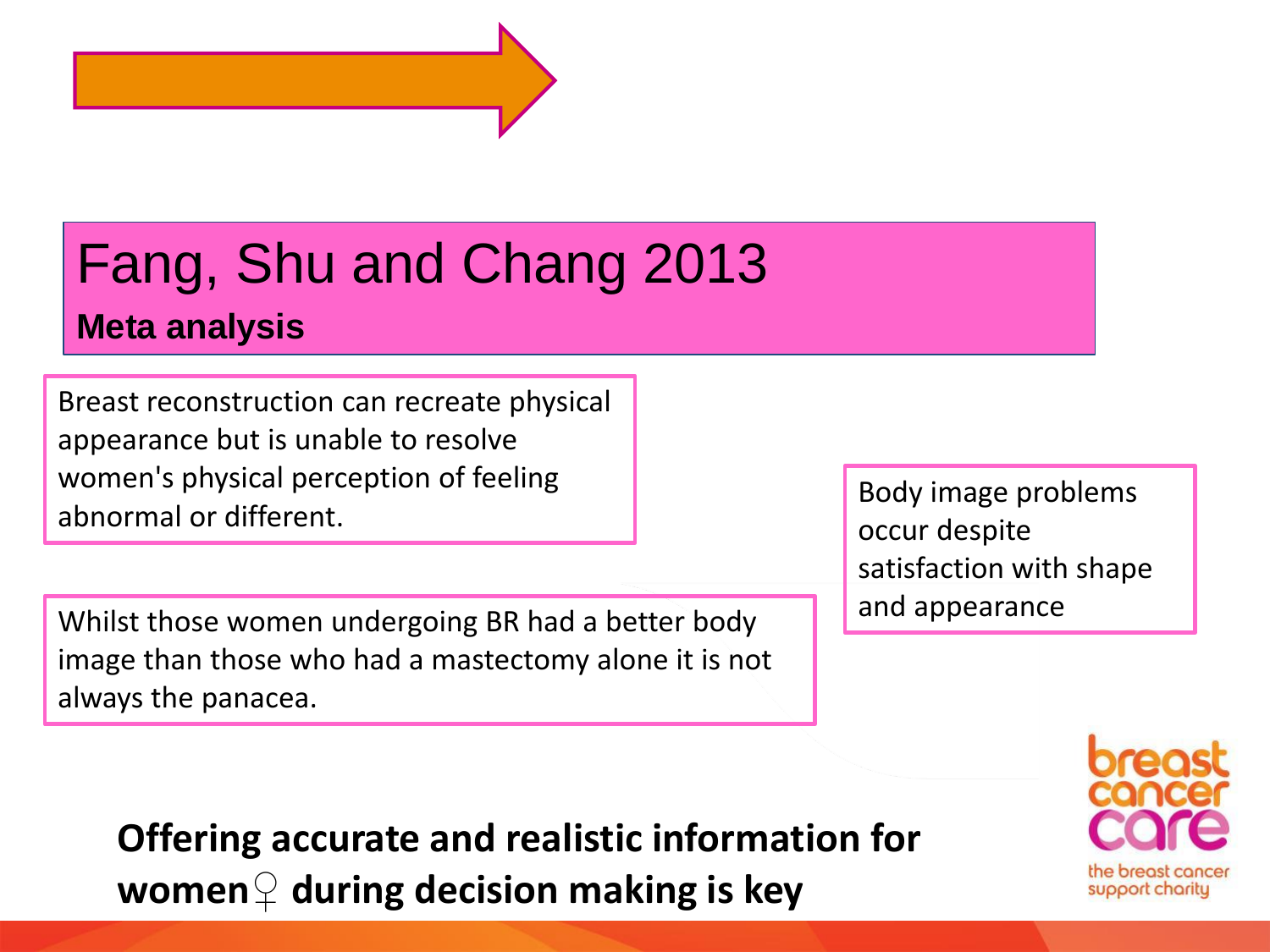## **Motivations, influences, predictors and impact**

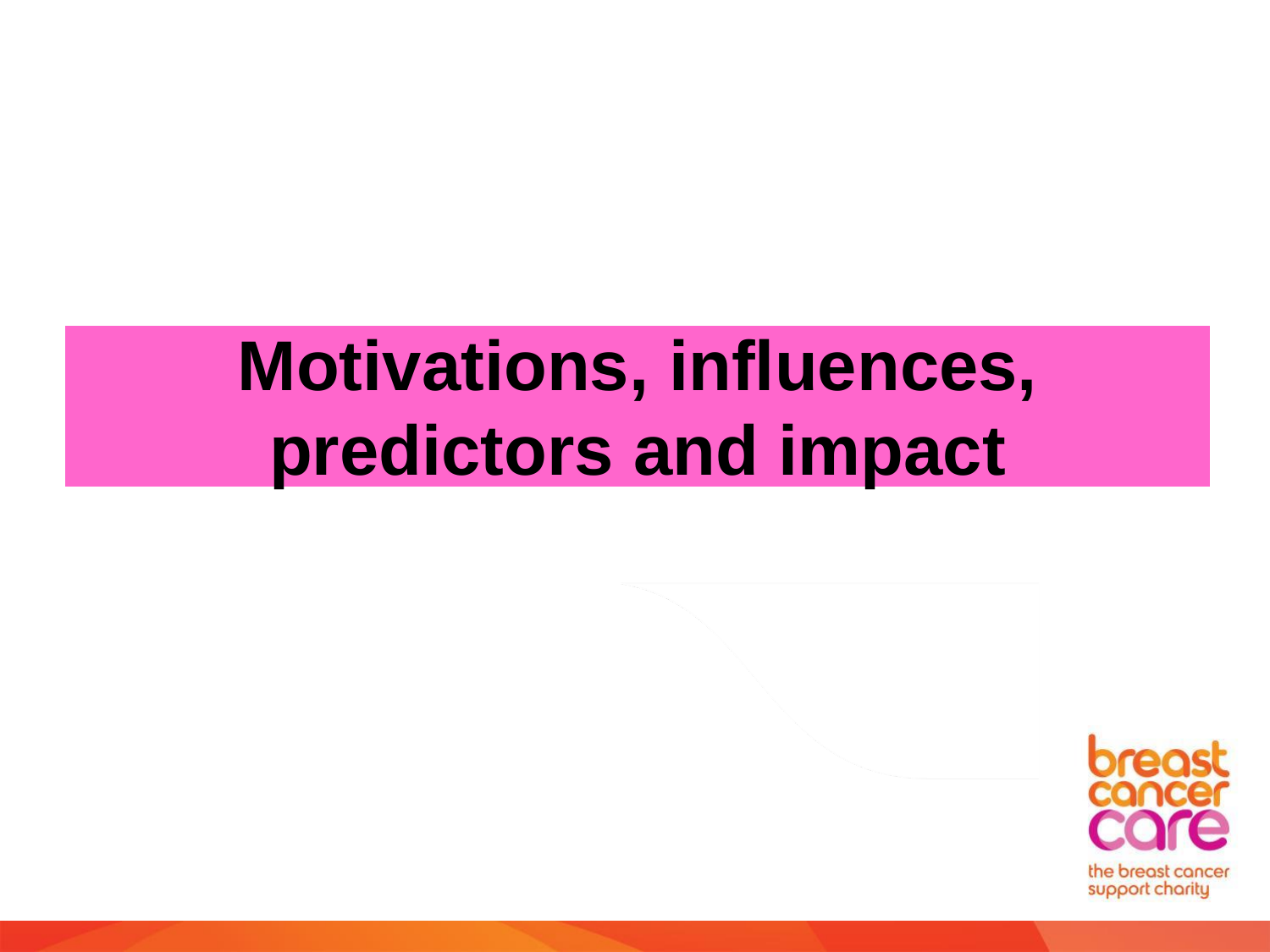# **The motivation**

**155** ♀ 63% 40-60, 54% African American **Most likely to be motivated by body image concerns NOT sexuality or femininity**

 $\heartsuit$  between 50-65 more likely to pursue BR

African American women were less likely to be offered/accept referrals

Women undergo reconstruction to 'feel whole again', get rid of external prosthesis, avoid mutilation and feel feminine again

Only 25%  $\mathcal{Q}$  reported being concerned about partners satisfaction when making decisions

**Women who chose not to have BR often cite additional surgery and complications for not going ahead** Duggal et al 2013

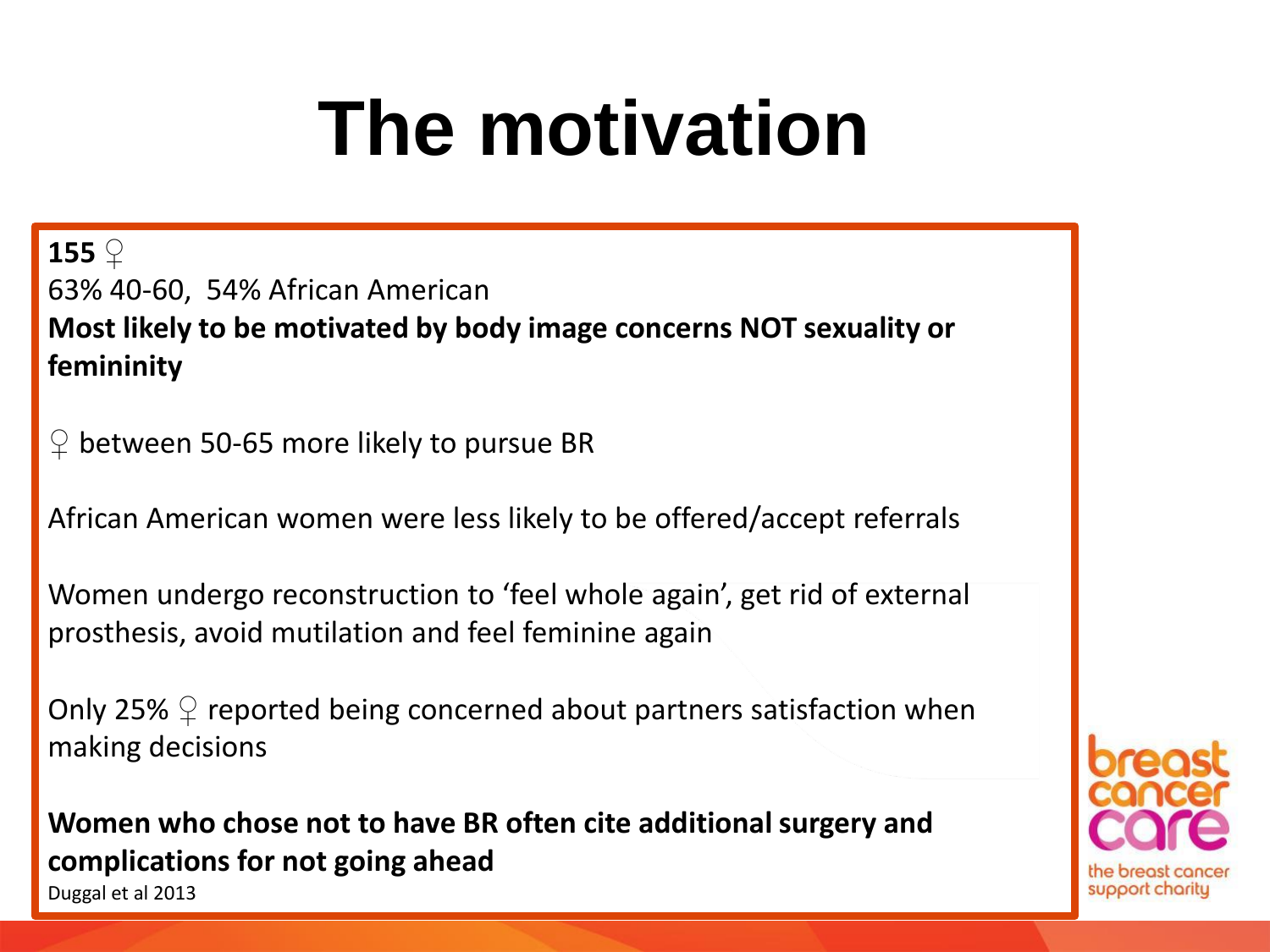# **The predictors**

- **US SEER data base- over 52,000 cases**
- **The most likely predictors (immediate and delayed) are:**

Younger age White race Lower stage disease Urban living

SEER data base Agarwal et al 2011

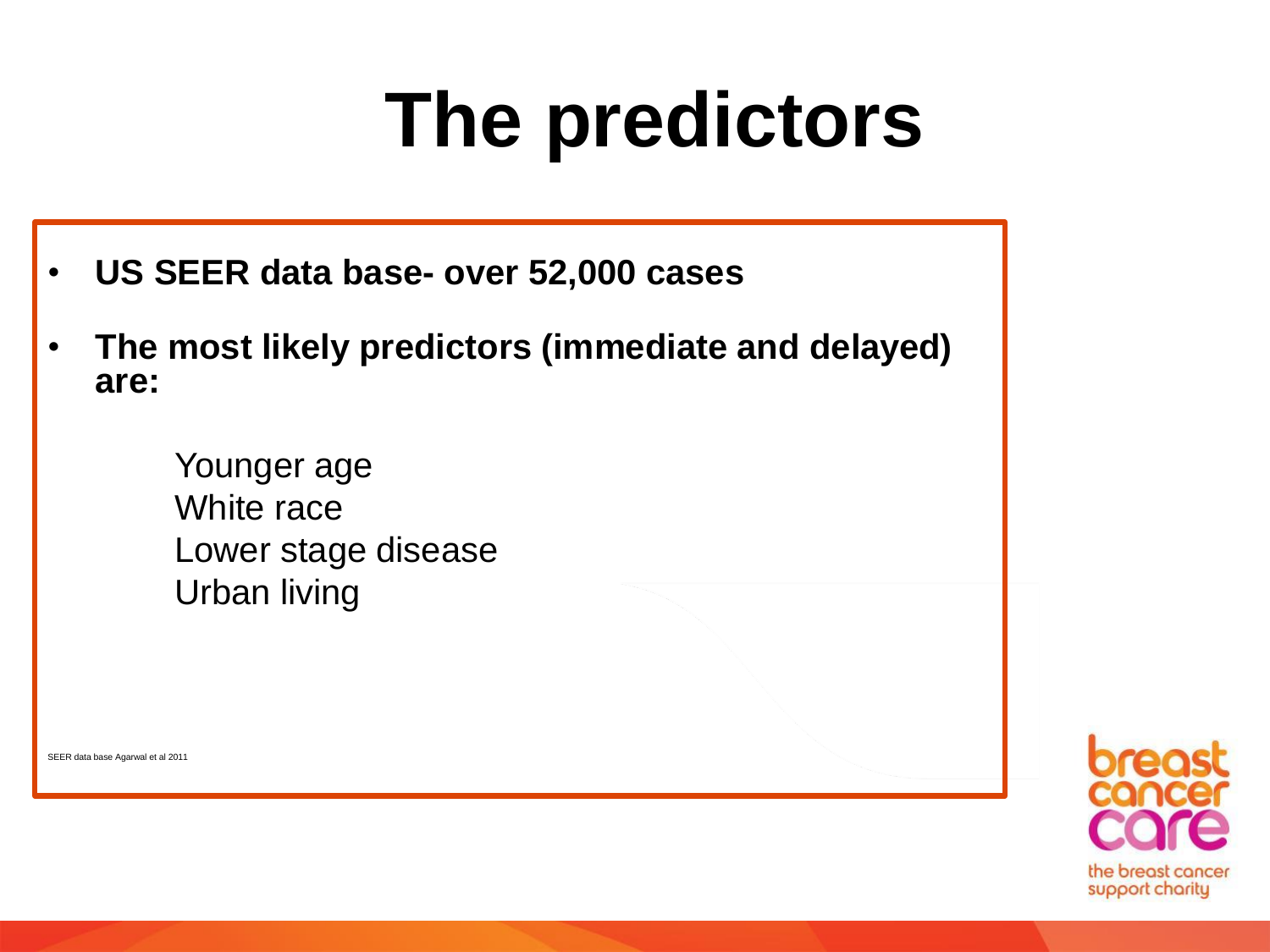# **The influences**

- Influenced by **clinician** pre op discussion re reconstruction Duggal 2013
- The impact of age, phases of a Woman's life, prior body image Fallbjork et al 2010

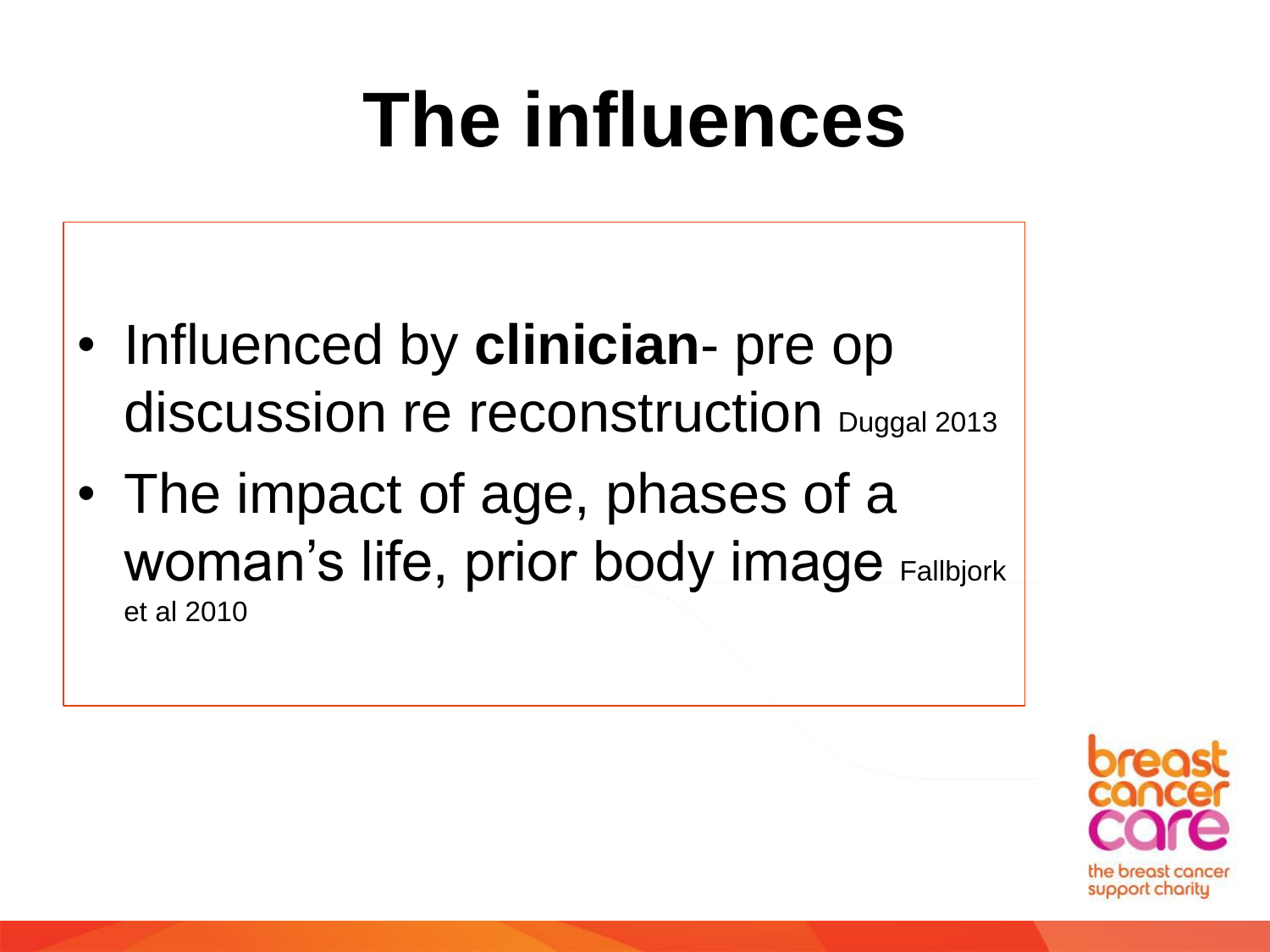# **The impact**

**Pockai et al 2009 Meta analysis**

> Findings- breast reconstruction may impair QOL **Need for HCP improved QOL through pre op counselling**

#### **Sheehan J et al 2008**

Looked at the occurrence of women experiencing regret associated with breast reconstruction. **Prior negative BI is associated with decision regret**

> he breast cancer support charity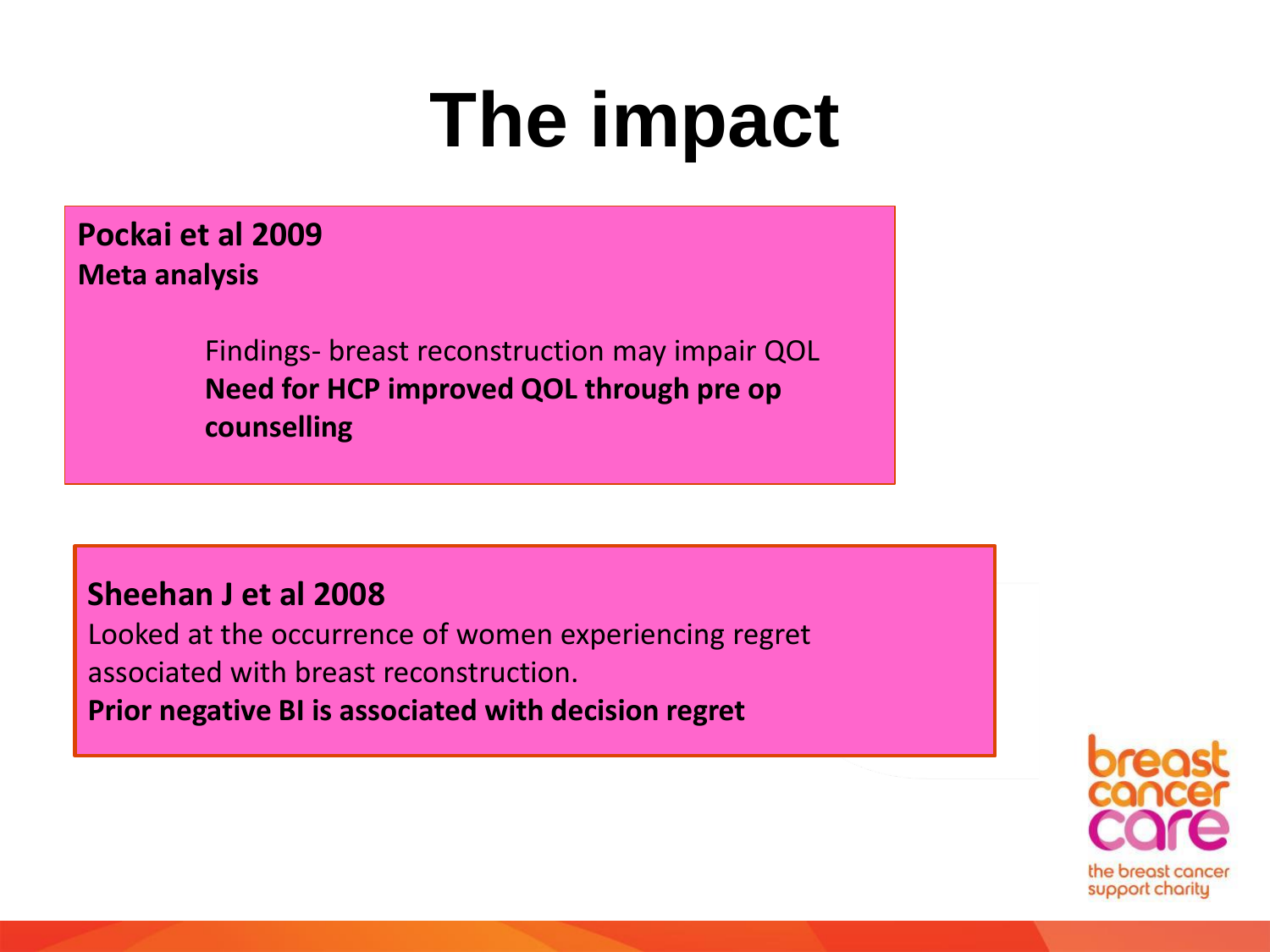# **So what is really important for the patients adjustment?**

#### **Immediate and delayed reconstruction**

#### **Cosmesis**

• Feeling normal and looking normal –confidence and femininity

#### **Relationship with surgeon**

• Positive and negative feelings- difficulty telling surgeon of disappointment

#### **Reconstruction as completion of cancer journey**

• Patients felt they had completed the cancer journey positive whether cosmesis was good or poor



Beesley 2012 (audit)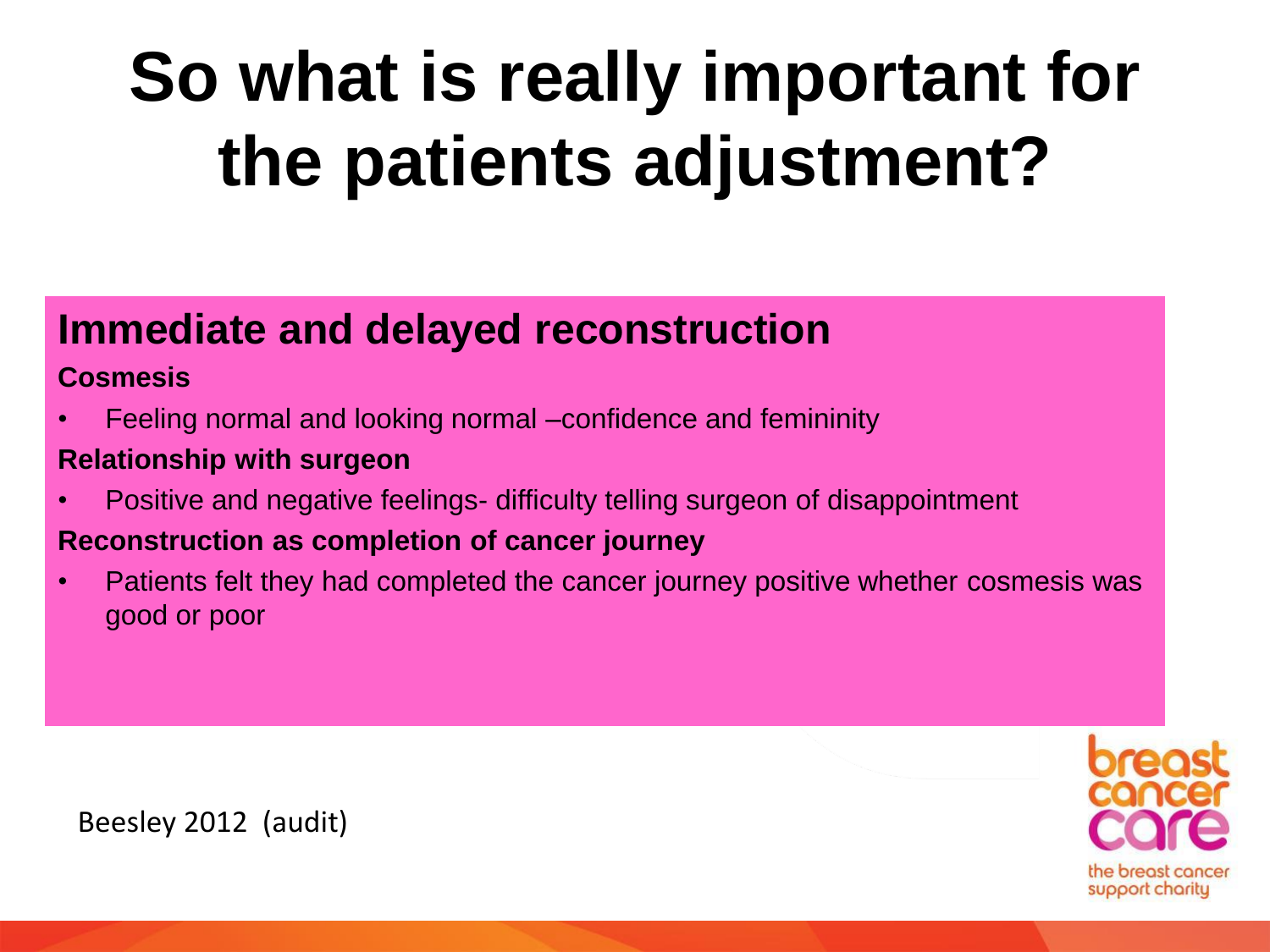## **In summary**

### **All women are individuals**

- Surgery does impact on BI particularly in relation to immediate reconstruction
- Assessing patient expectation
- Younger age
- It's the patients view of the end result that is crucial they maybe satisfied when the surgeon is not
- Importance for patients that the information given is realistic

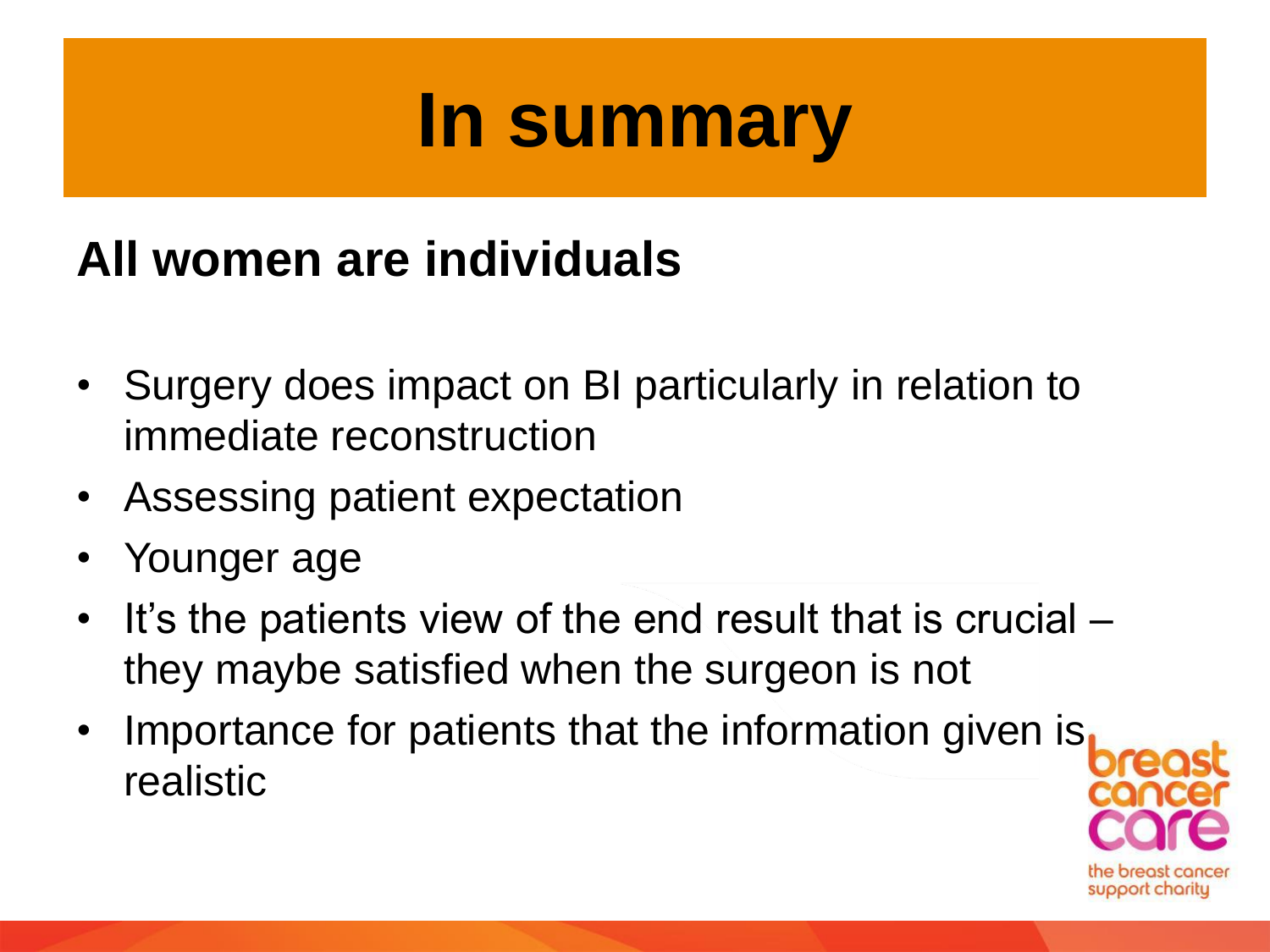# Stella Duffy

novelist and performer



support charity

Dear nice, young (usually), male (usually) breast cancer reconstruction surgeon, Thank you for your help in making me healthy. But we've come to a tricky discussion, about the difference between seeing and feeling.

I don't care what you can *see*; I care what I can *feel*. When I am dressed, and up and about and getting on with my life, the size and shape of my breast really isn't a big deal. I'm a woman, in my middle age. I have body issues. That's normal for me.

When you ask me to stand in front of you, both breasts bared, and compare my "new" breast to my "old" breast and ask if I want the old one reshaped, you are insulting me. You are insulting the part of me that has, brilliantly, not had cancer. I quite like the bit that's not had cancer. No, I don't want it cut up too. (I try to love the bit that has had cancer as well, because I figure that's more sane. It's tricky, but I try.)

http://www.theguardian.com/commentisfree/2014/nov/14/breast-reconstruction-surgeoncancer?commentpage=1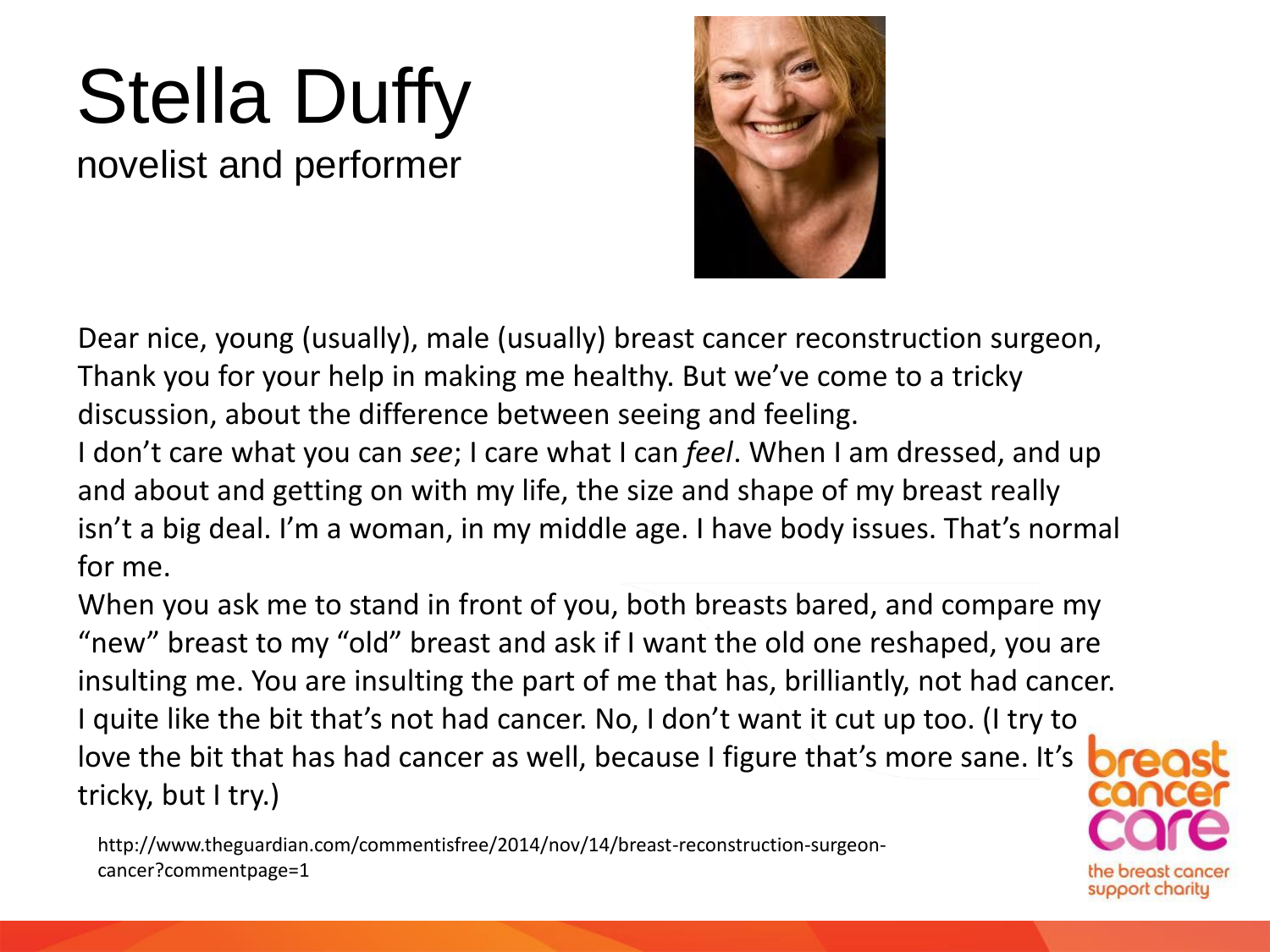# **Is lymphoedema significant?**

### **Priorities for women with lymphoedema**

Information and support around the condition featured highly

#### • **BUT issues around body image featured highly**

- accepting appearance
- hiding
- clothes
- self consciousness
- avoiding social situations Girgis et al 2011BMJ
- lymphoedema altered relationship patterns and led to self isolation Ridner et al 2013

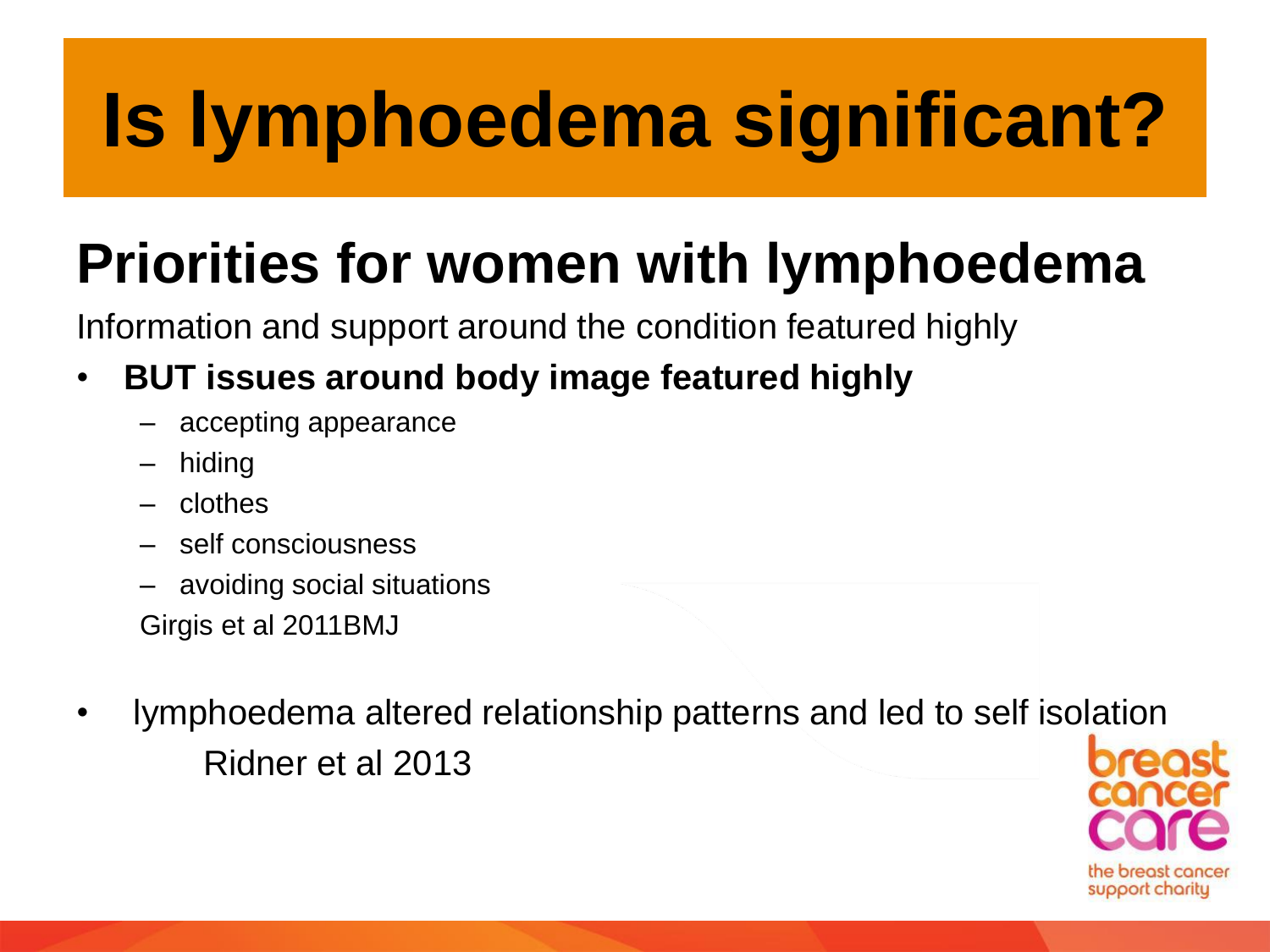# **Is weight gain significant?**

'Losing my hair was a big worry for me, but within a few months I also started to put on weight, a lot of weight, and I didn't feel myself. It was after my secondary diagnosis that it started to have an even bigger impact on my body image.'

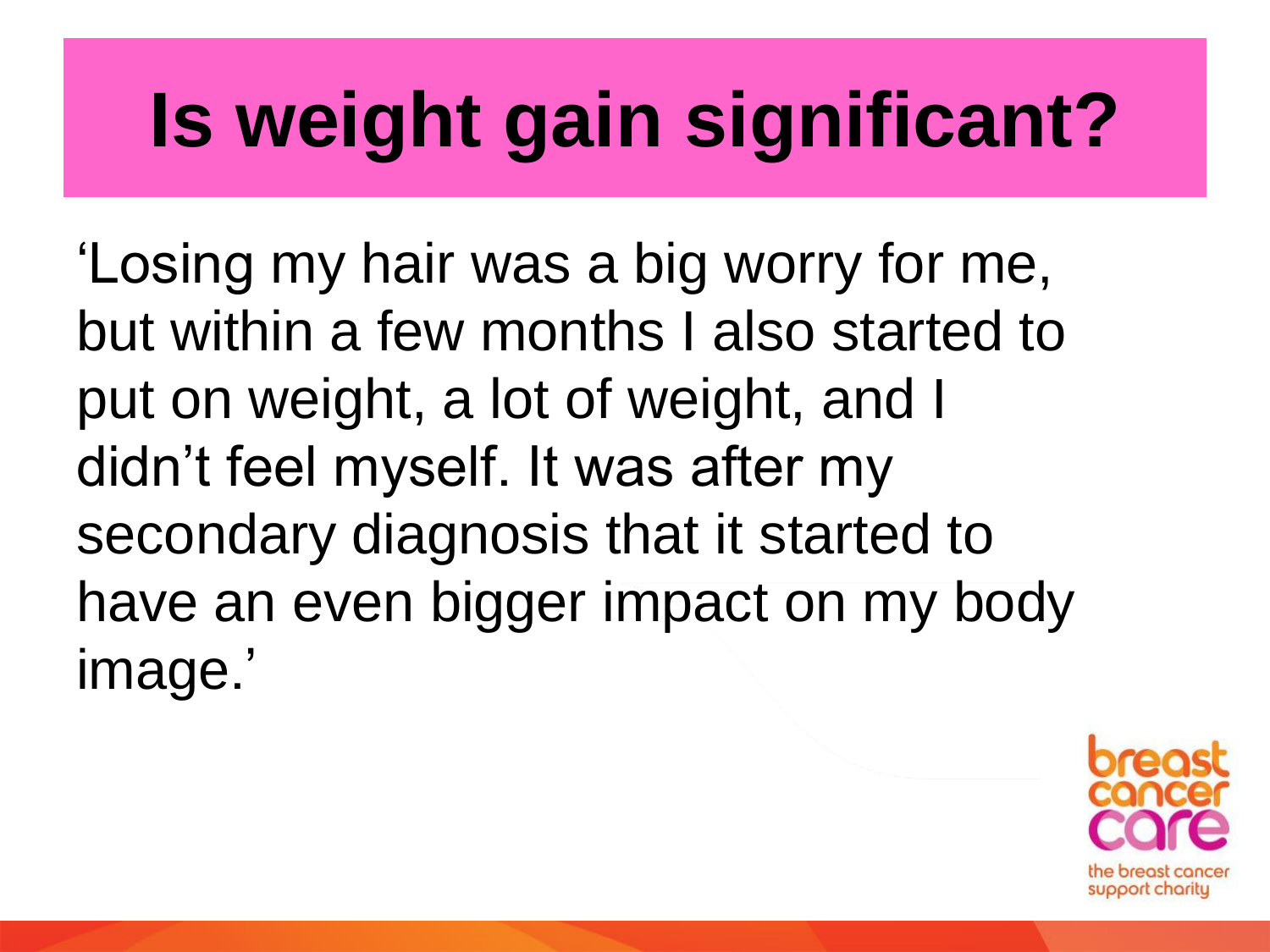### **What causes weight gain?**

Why women put on weight remains unclear **BUT**



Imbalance between energy intake and energy expenditure

Weight gain is common in all age groups -/+ 5kgs and has been rigorously researched across all <sup>treatment</sup> modalities

Weight gain tends to be central and is associated with muscle loss –(sarcopenic obesity) potential reduction in muscular strength and mobility

#### **Women reported gaining between 1-5kgs on average**

#### **62% women were moderately to severely bothered by their weight gain**

Demark-Wahnefried et al 2012 Cancer Partridge et al 2004

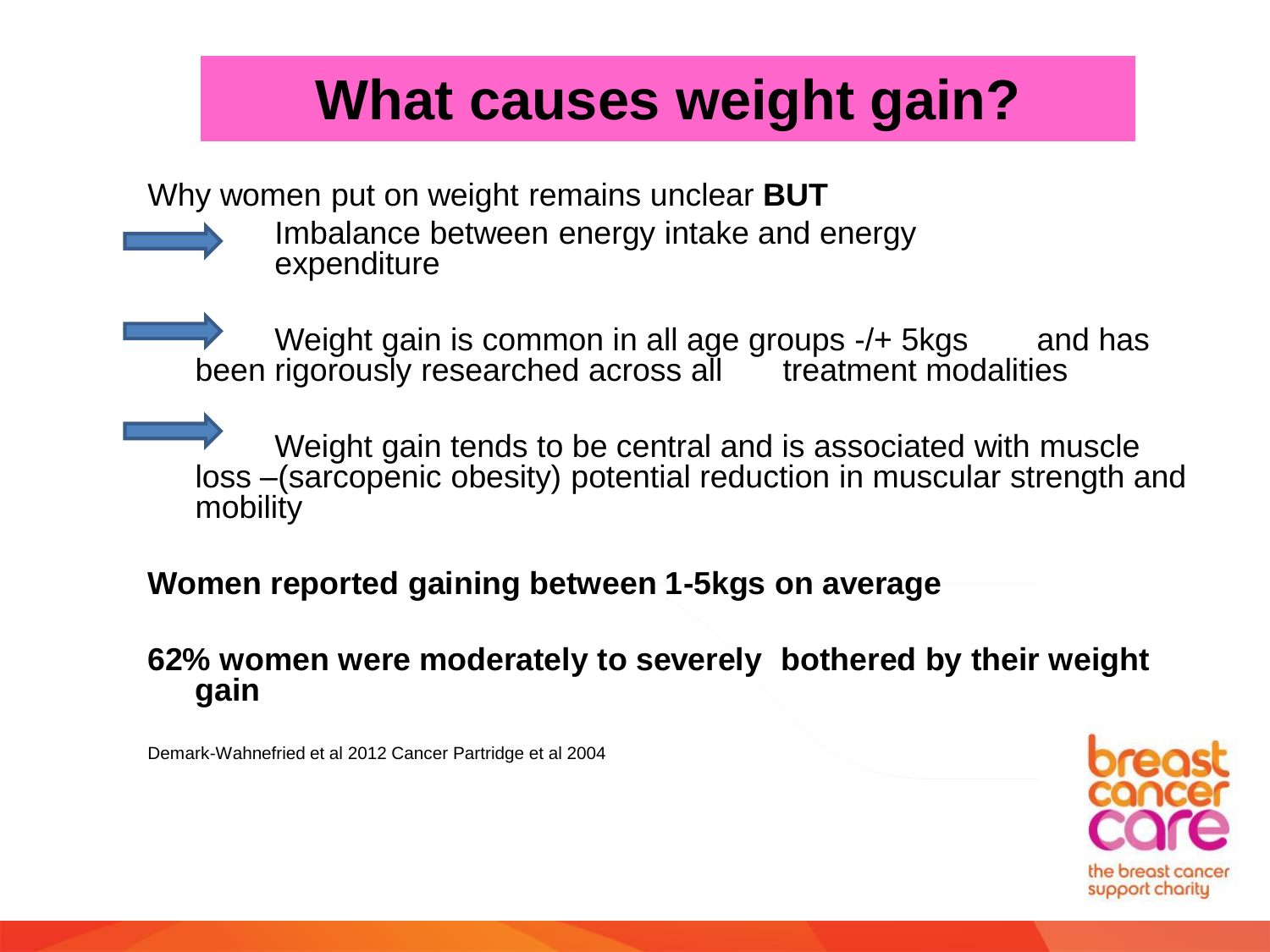## **In terms of recurrence**

Preliminary evidence suggests that lifestyle change may also improve prognosis in individuals with early-stage cancers **but** much work still needs to be done to validate this and to determine which types of lifestyle change are most important.

Chlebowski RT et al J Natl Cancer Inst. 2006;98(24):1767.

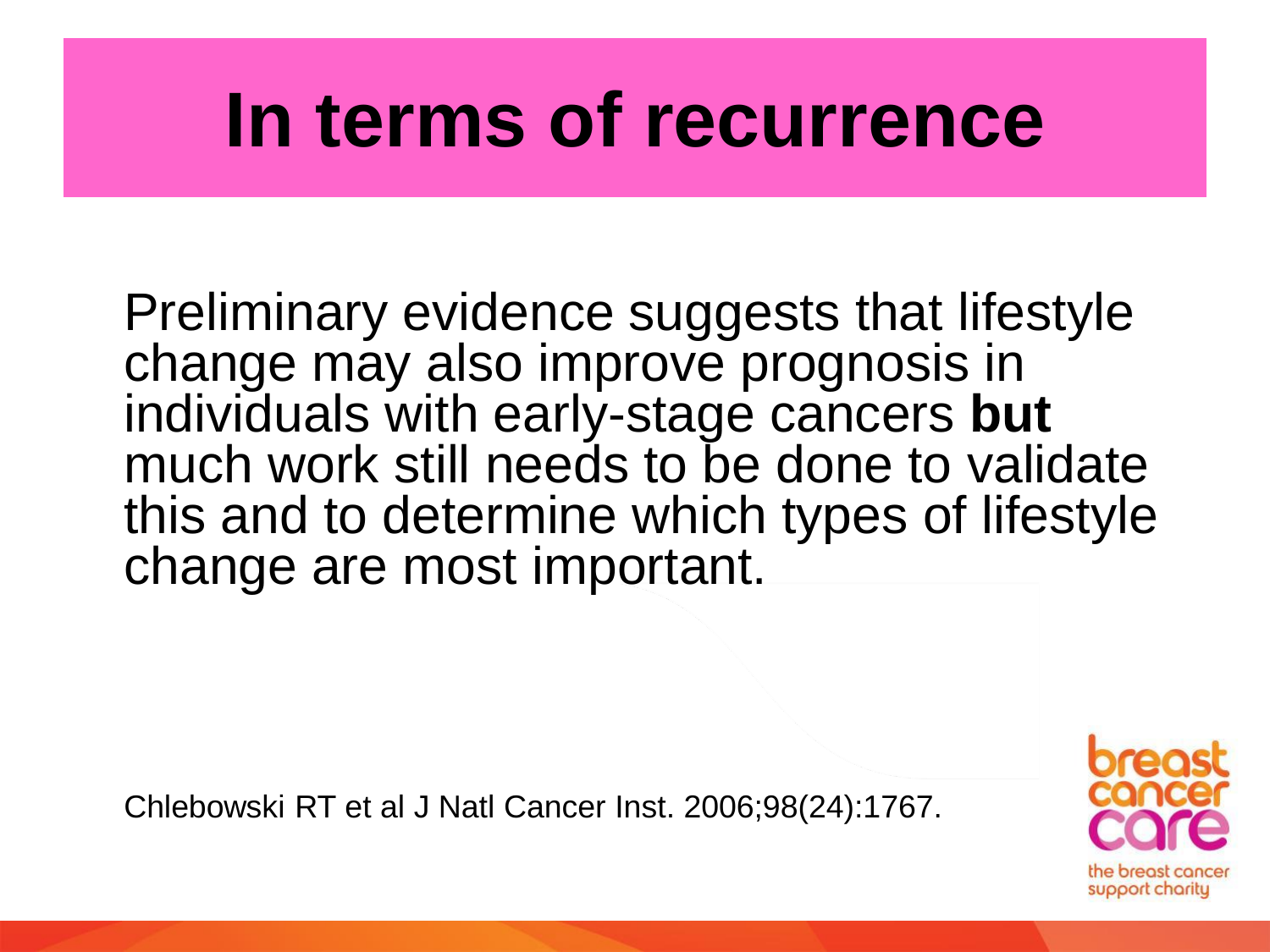# Body image and intimacy



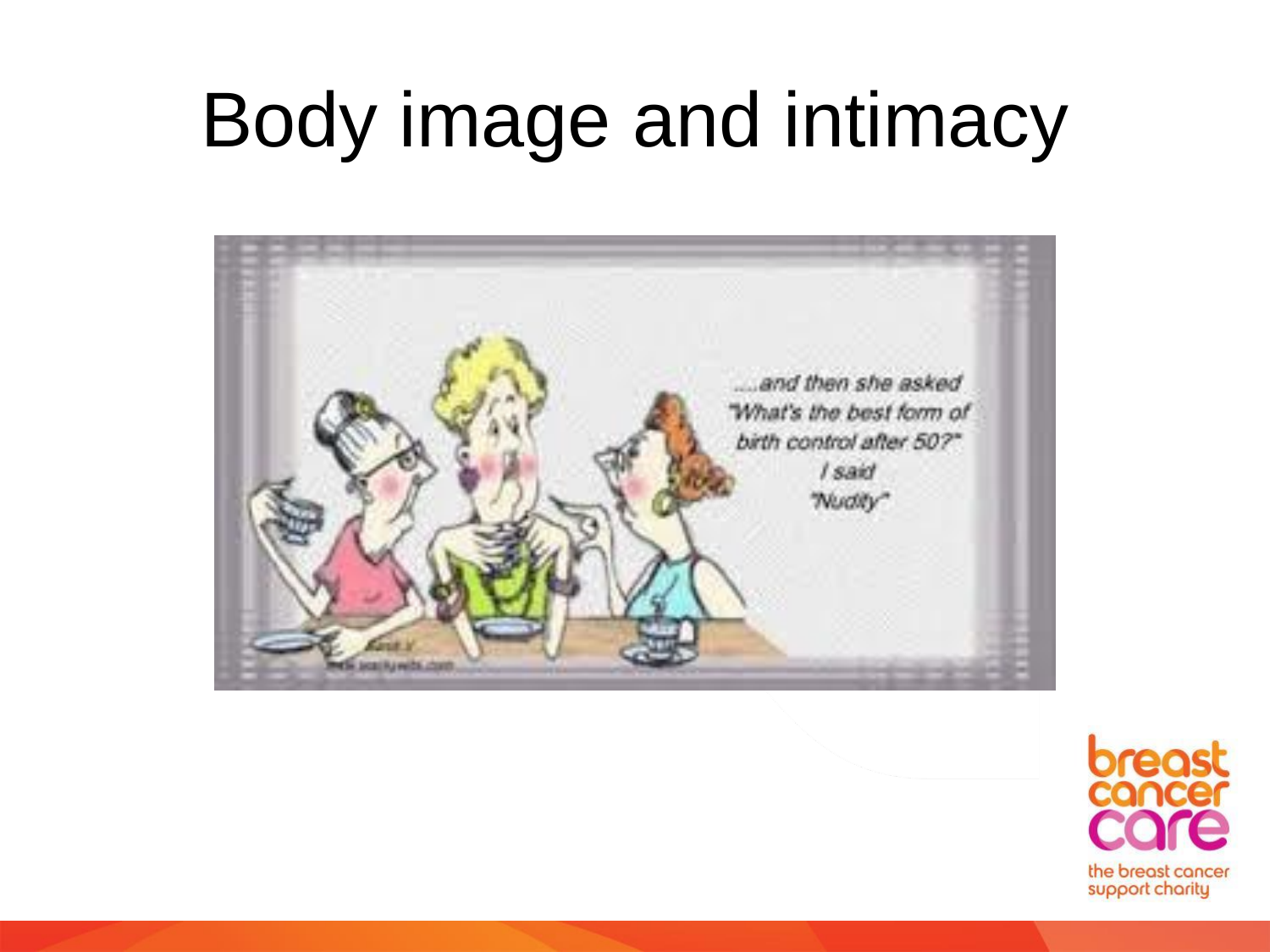## So what does a woman think?

'I had to lose my nipple after radiotherapy which I was ok with. What I didn't realise was I wasn't likely to be having sex again either. My husband had not wanted sex since my diagnosis. I cannot look at my body in the mirror and my husband stays 'asleep' while I get dressed and comes to bed after me.'

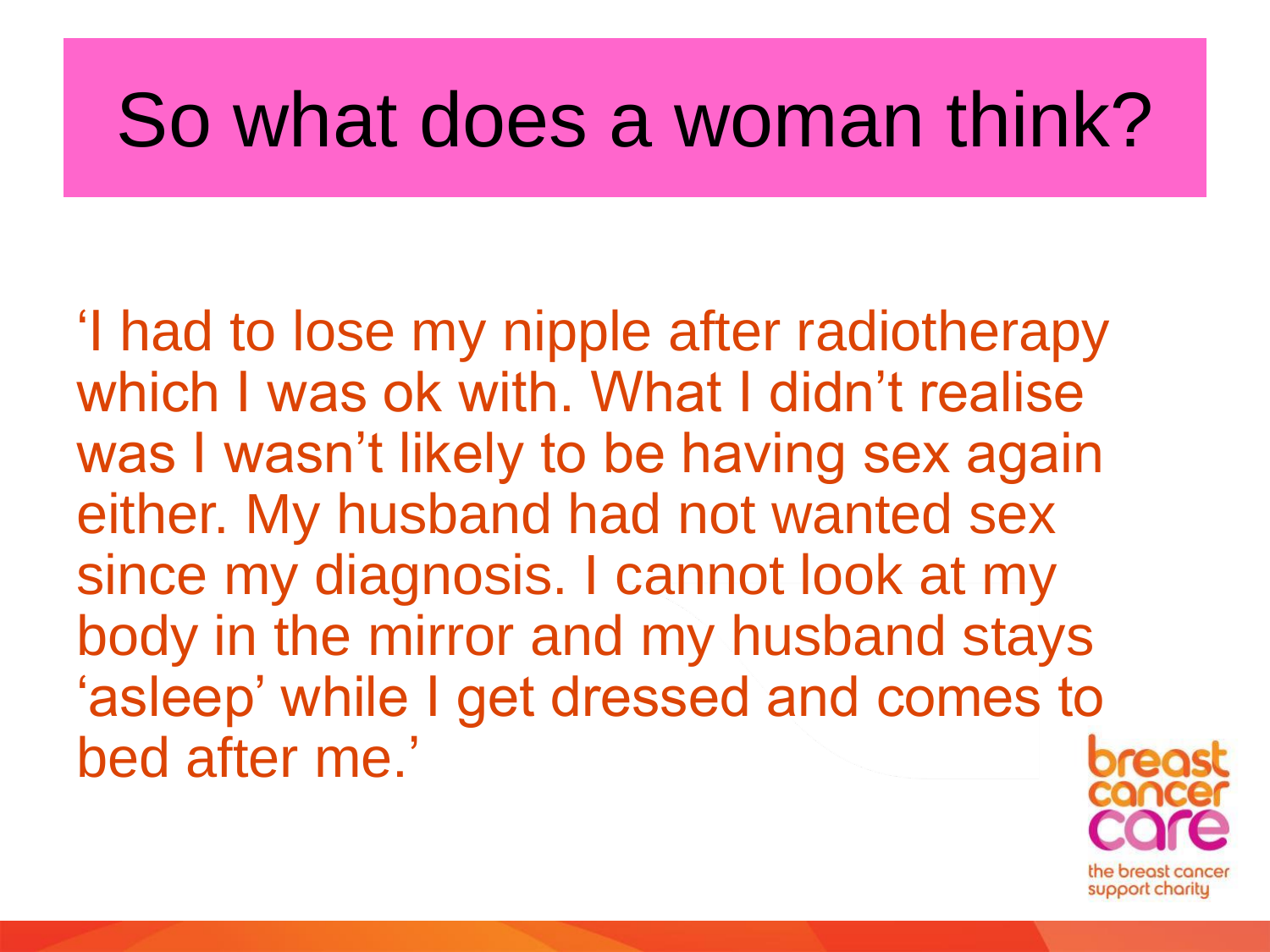## **What we know is**

- Surgery
- Lymphoedema
- Weight gain
- Menopause

## **And this affects intimacy**

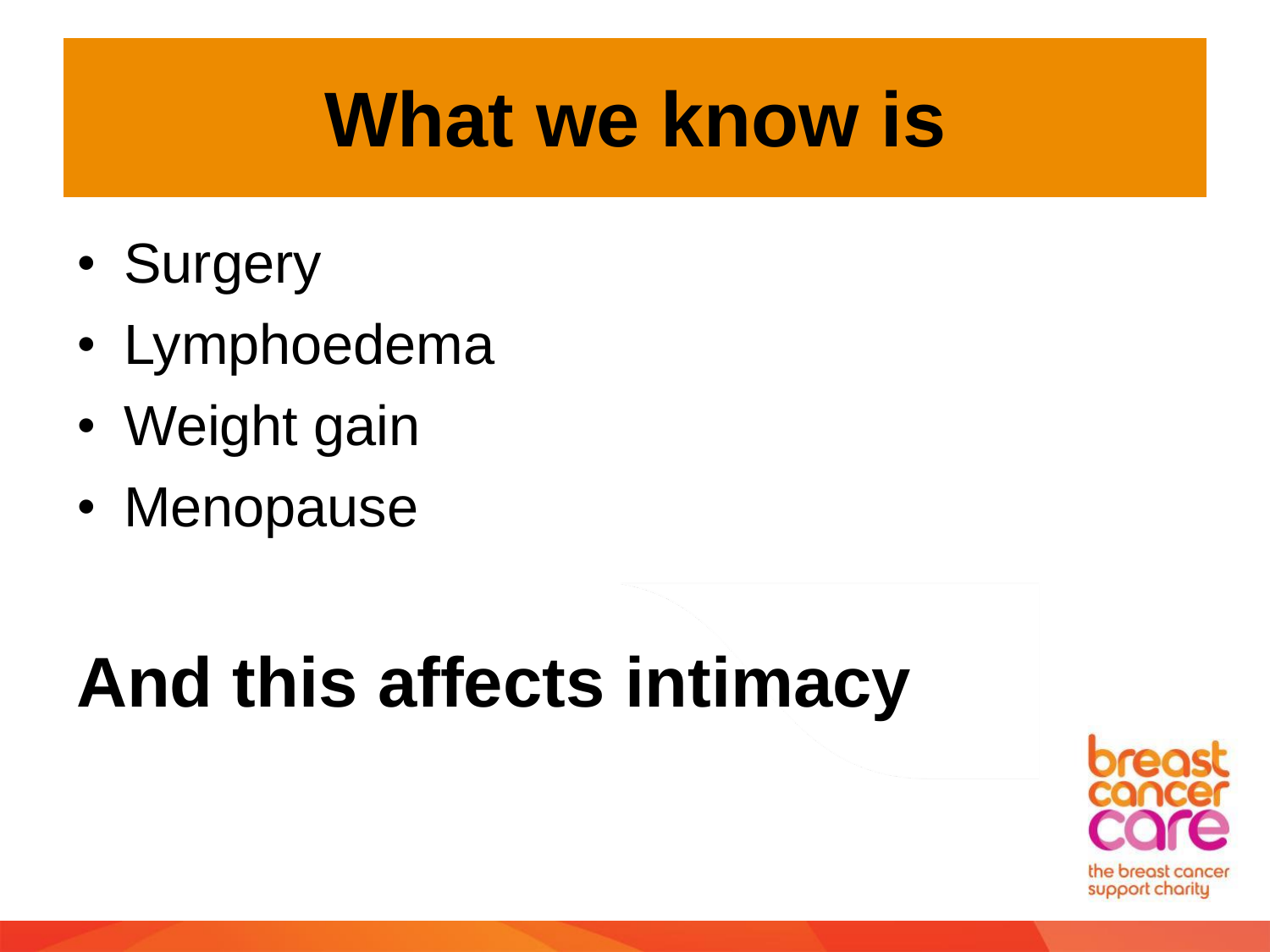## **Intimacy is affected after breast cancer**

1,011 women in the analyses, <70 years partnered **70% experienced sexual function problems**  Panjari, Bell & Davis Jnl Sex Med 2011

.

**Women with body image issues were 2.5 times more likely to report sexual function problems** 

Most of the sexual difficulties related to breast cancer can be managed-physical and psychological

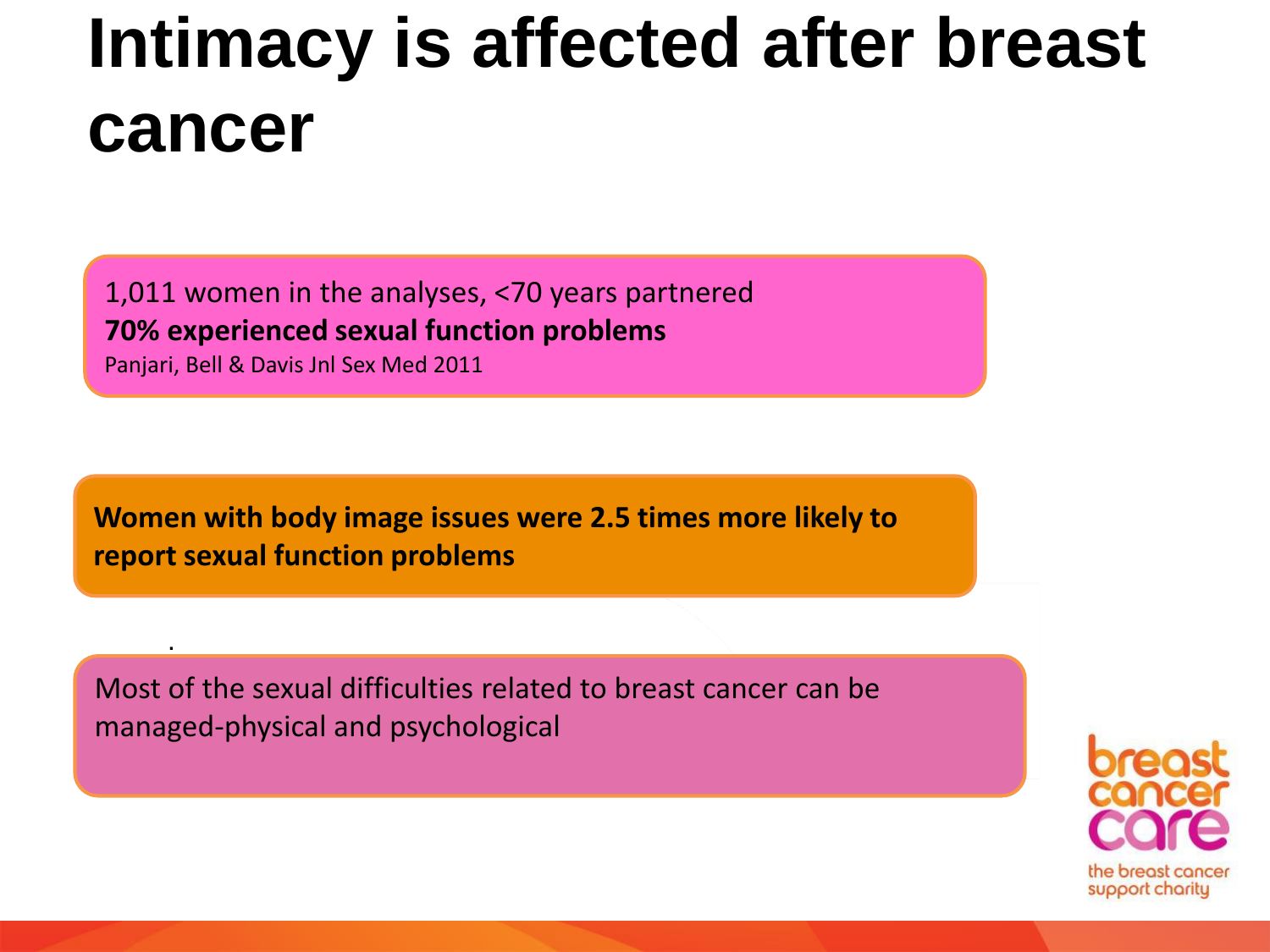### **Physical changes that can impact on intimacy**

**A lot of research around surgery and sexual function. Association with mastectomy BUT mixed results**

#### **In addition**

Numbness in previously sensitive breasts/abdomen/loss of nipple Chemotherapy associated with problems of arousal, lubrication, orgasm and sexual pain Radiation associated with feeling medically 'invaded' Weight gain, hair loss…………



Emilee et al 2010 Maturitas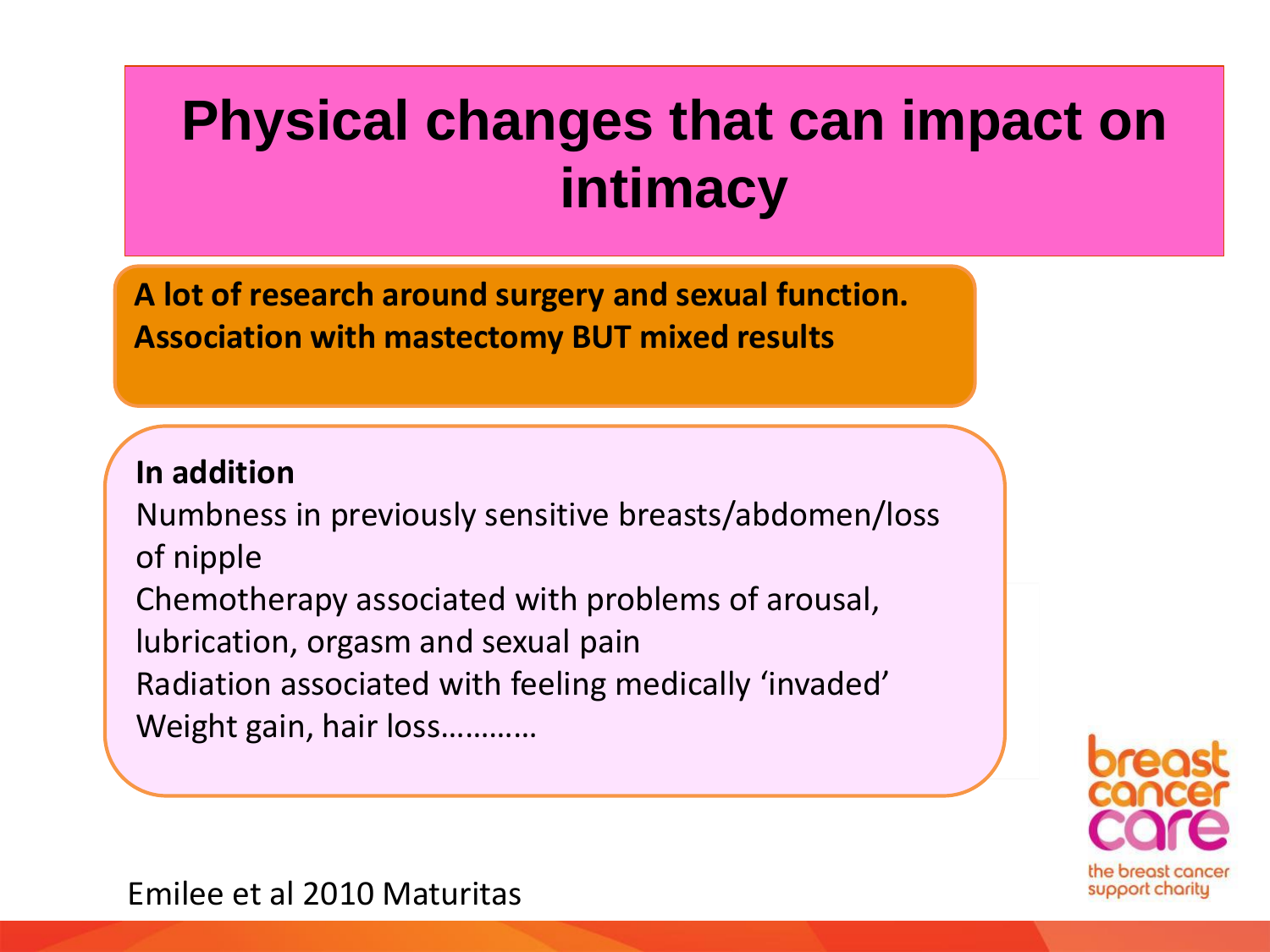# **Validating altered BI and it affects**

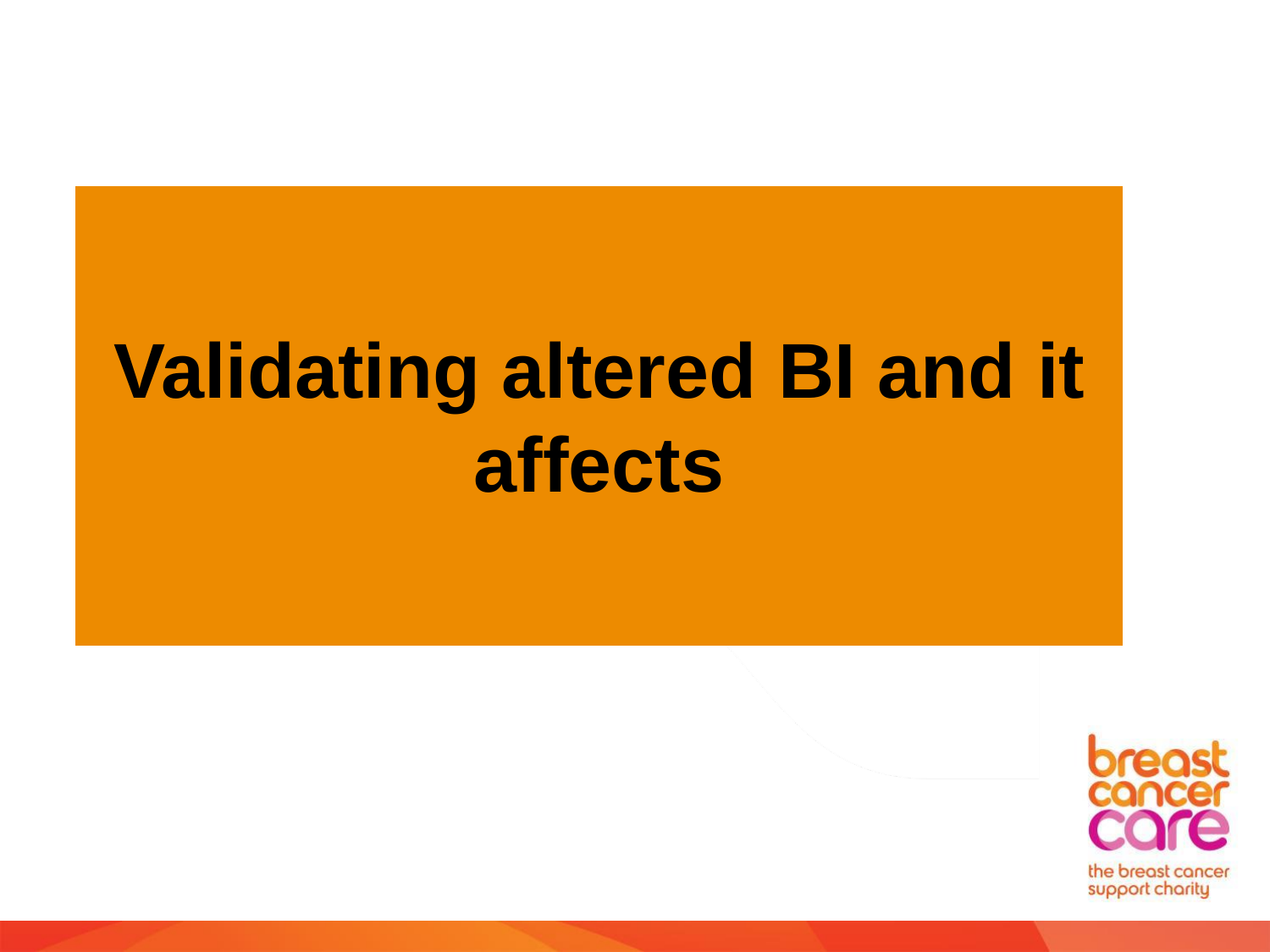## **Pre surgery-**

**Whole MDT** 

**How do we manage expectation? patient partner surgery approach partner**

**Assessment tool**

Women need to know that there issues are not unique and that they are valid

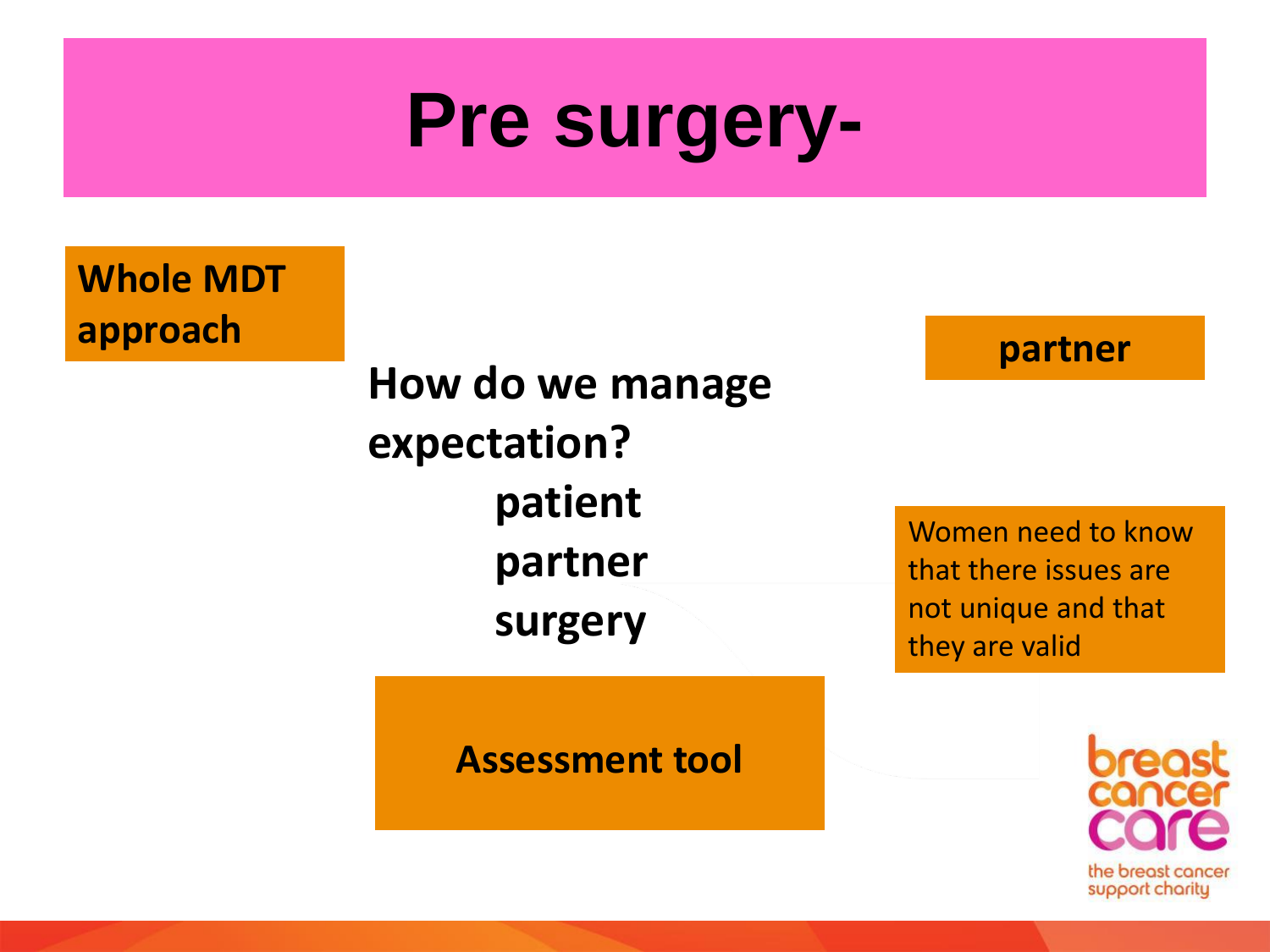#### **Post surgery**

#### **Immediate** Encourage patients to confront surgical scars ASAP

#### **Validity** Women need to know that there issues are not unique and that they are valid

#### **Survivorship phase**

Frame a question around hormone therapy… 'many women tell us.. Is this so for you?'



Your body. intimacy and sex

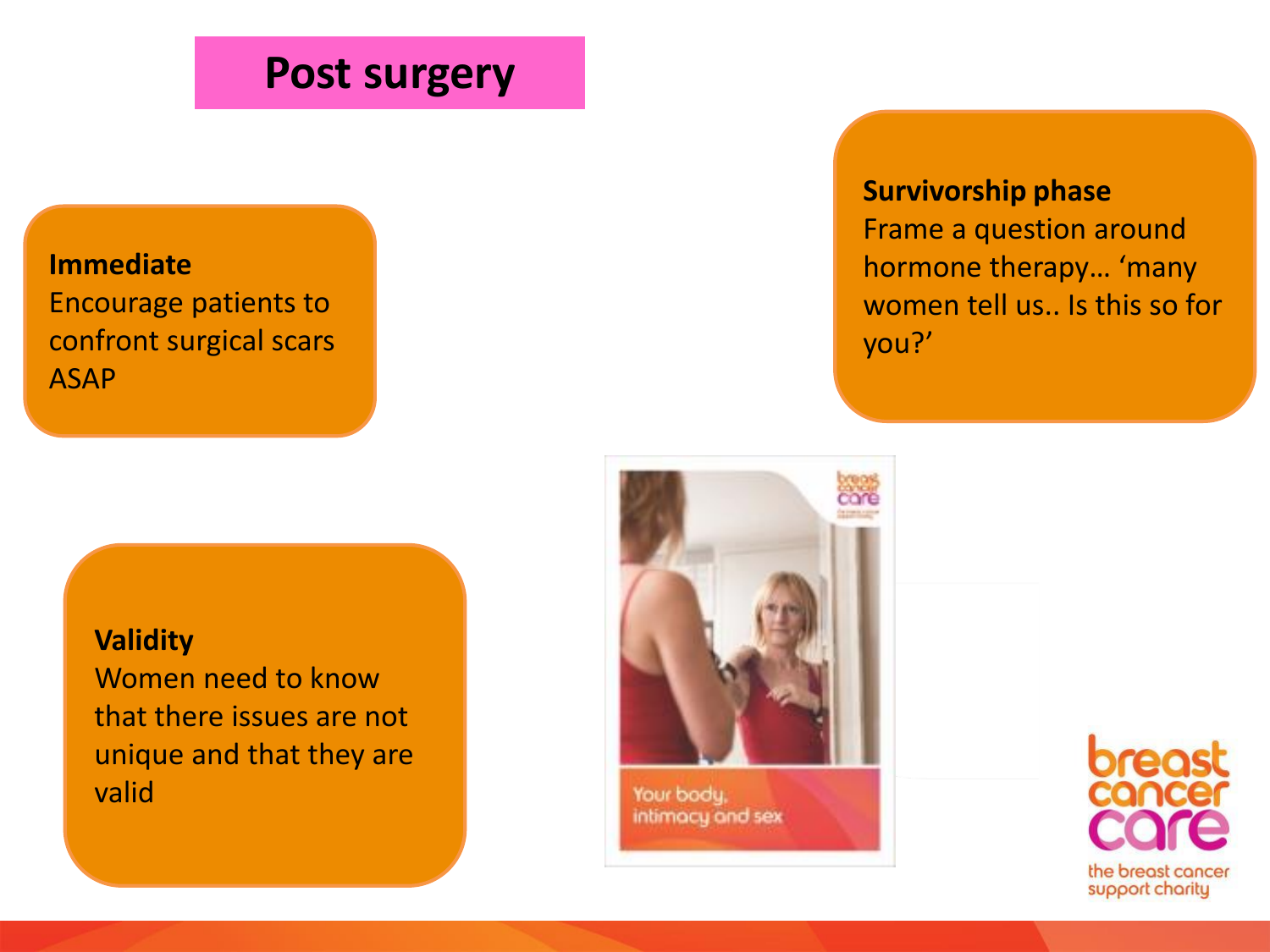# **Signposting**

**SexualAdvice Association** 

**Intimacy & Sexuality For Cancer Patients and their Partners A Booklet of Tips & Ideas for your Journey of Recovery**

#### **Encourage patients to confront surgical scars ASAP**

Reinforce that initially this will be difficult but lessens the more a person looks. This is a process called "habituation".

Advising patients to use a full length mirror, fully clothed, then working towards undressed. Encourage a patient to touch their scars so that they know what it feels like, if it is sensitive, numb, painful.



Your body. intimacy and sex



he breast cancer support charity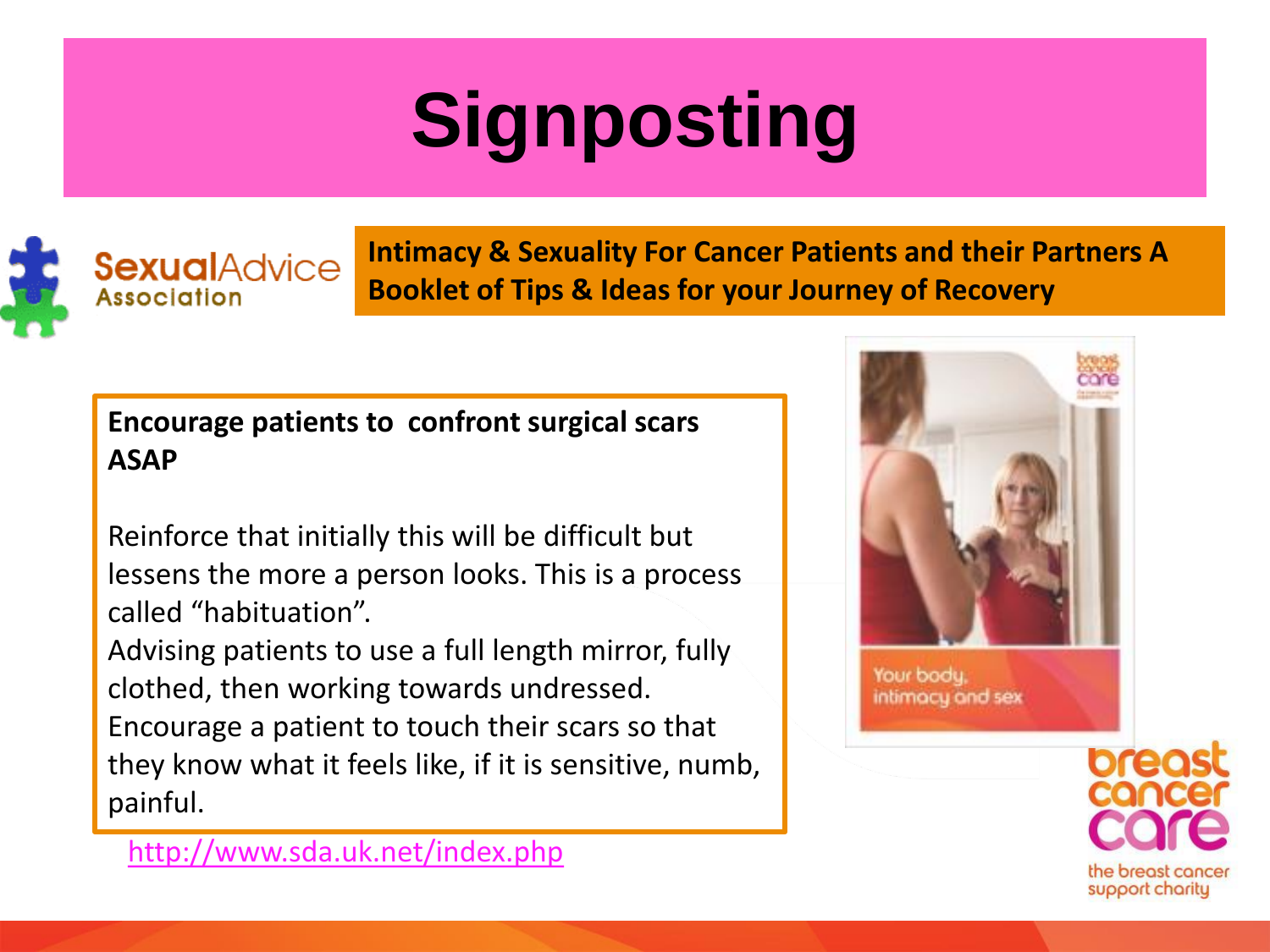### **Know what's available**

#### **Breast Cancer Care**

- Someone like me
- Live chat
- Younger Women's Forum
- Forums

#### **Relate**

- Singles, couples, sex relationships
- [http://www.relate.org.uk/userfiles](http://www.relate.org.uk/userfiles/documents/GPsheetWebsiteVersion1.pdf) [/documents/GPsheetWebsiteVersi](http://www.relate.org.uk/userfiles/documents/GPsheetWebsiteVersion1.pdf) [on1.pdf](http://www.relate.org.uk/userfiles/documents/GPsheetWebsiteVersion1.pdf)

**College of sexual and relationship therapists**  (**COSRT)**

• <http://www.cosrt.org.uk/tips.asp>

**Local** Set up pathways

Gynaecologist Psychologist/ psychiatrist/ counsellor

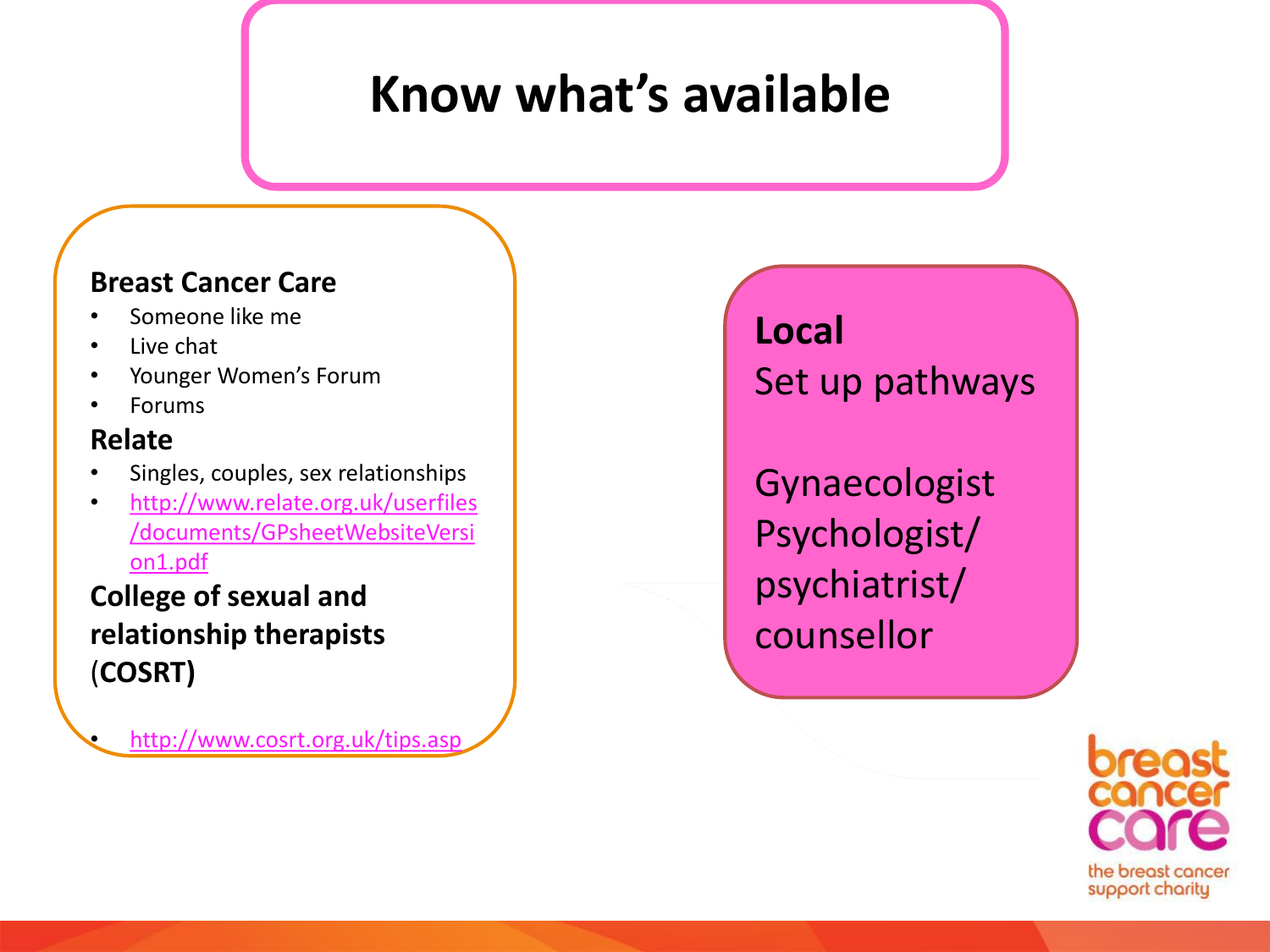## Consider how a person wants to receive information on intimacy

### **Ussher et al 2012 (review)**

**Majority of respondents wanted to receive information about sexual well being nearly 2\3rds had not received it**

- Written, booklets, websites
- Levels of satisfaction with information where high from BCN, helplines, and psychologists
- **Talking to partners important coping strategy**

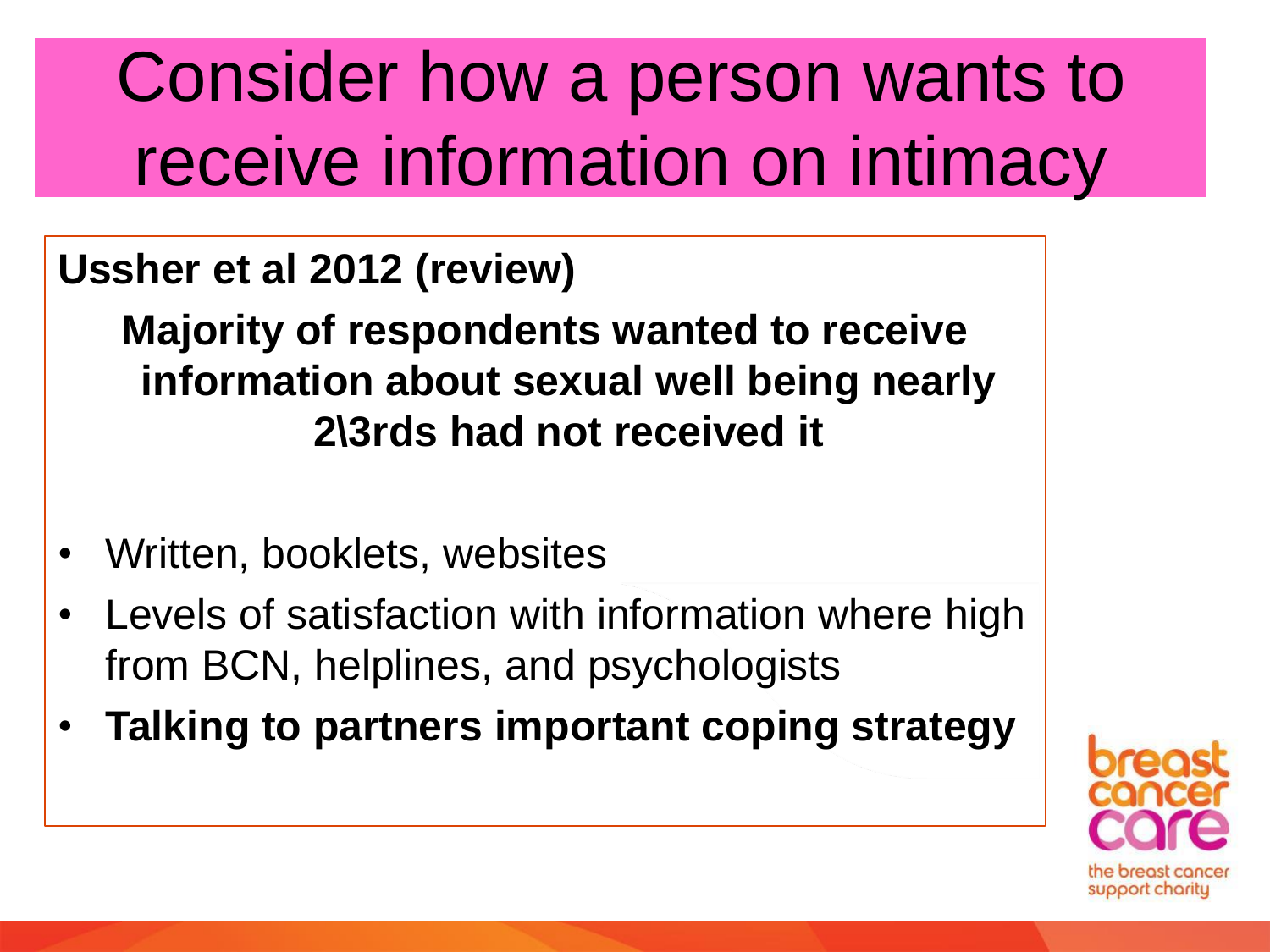## **It's evident from the literature that…**

…. women who held greater investment in physical appearance exhibited greater difficulty post treatment and reported more body dissatisfaction and poorer mental health than those who held lower levels of investment

Petronis 2003 Boquiren et al 2013

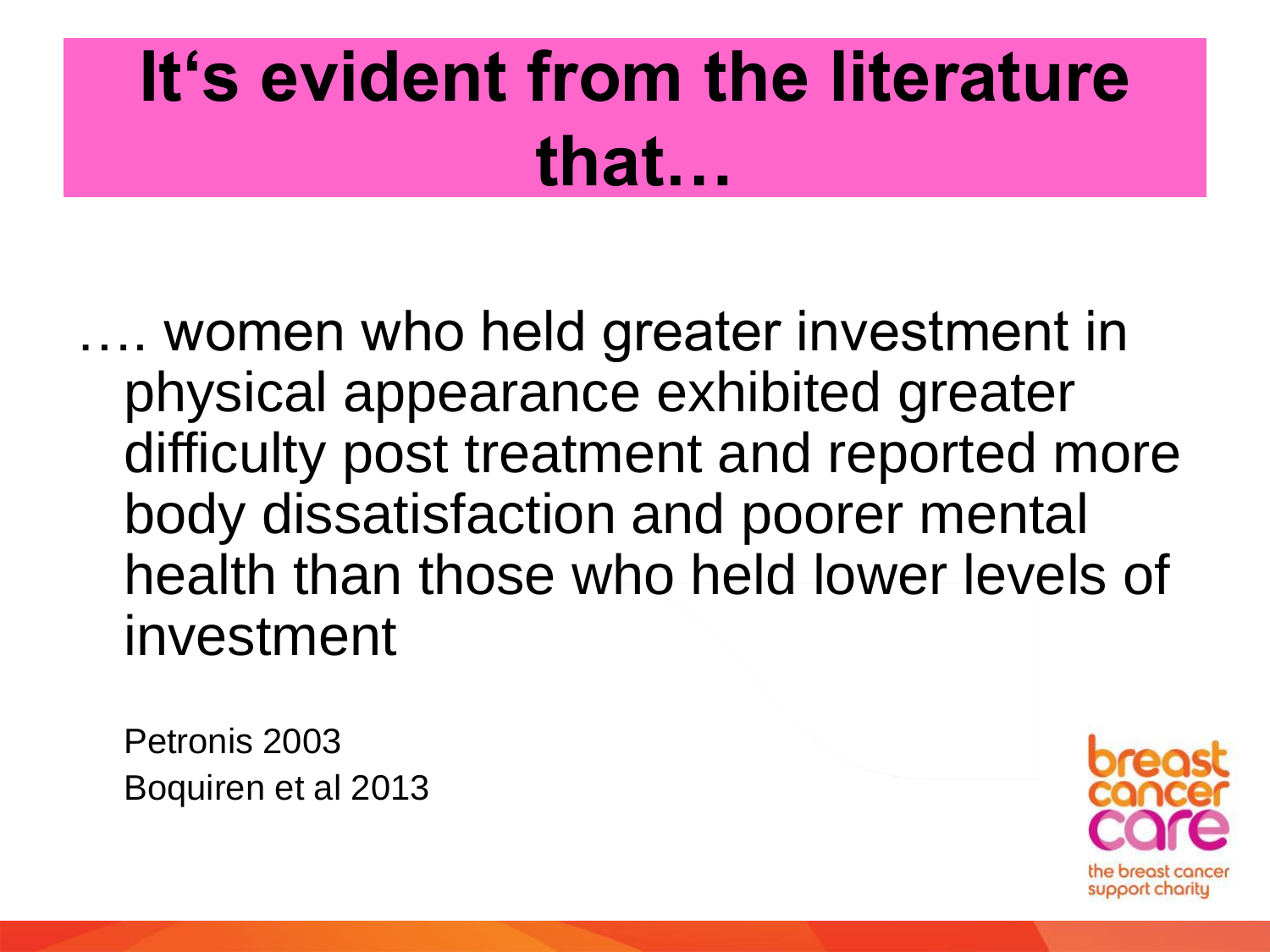# And finally

- Altered BI afects how a woman views herself, the relationships she has with others and her long term QOL
- We can't change a woman's original body image perception but maybe we can validate her concerns and signpost
- Sexuality and intimacy are central to psychological well being and QOL and they make the experience of cancer more manageable. Emilee et al 2010